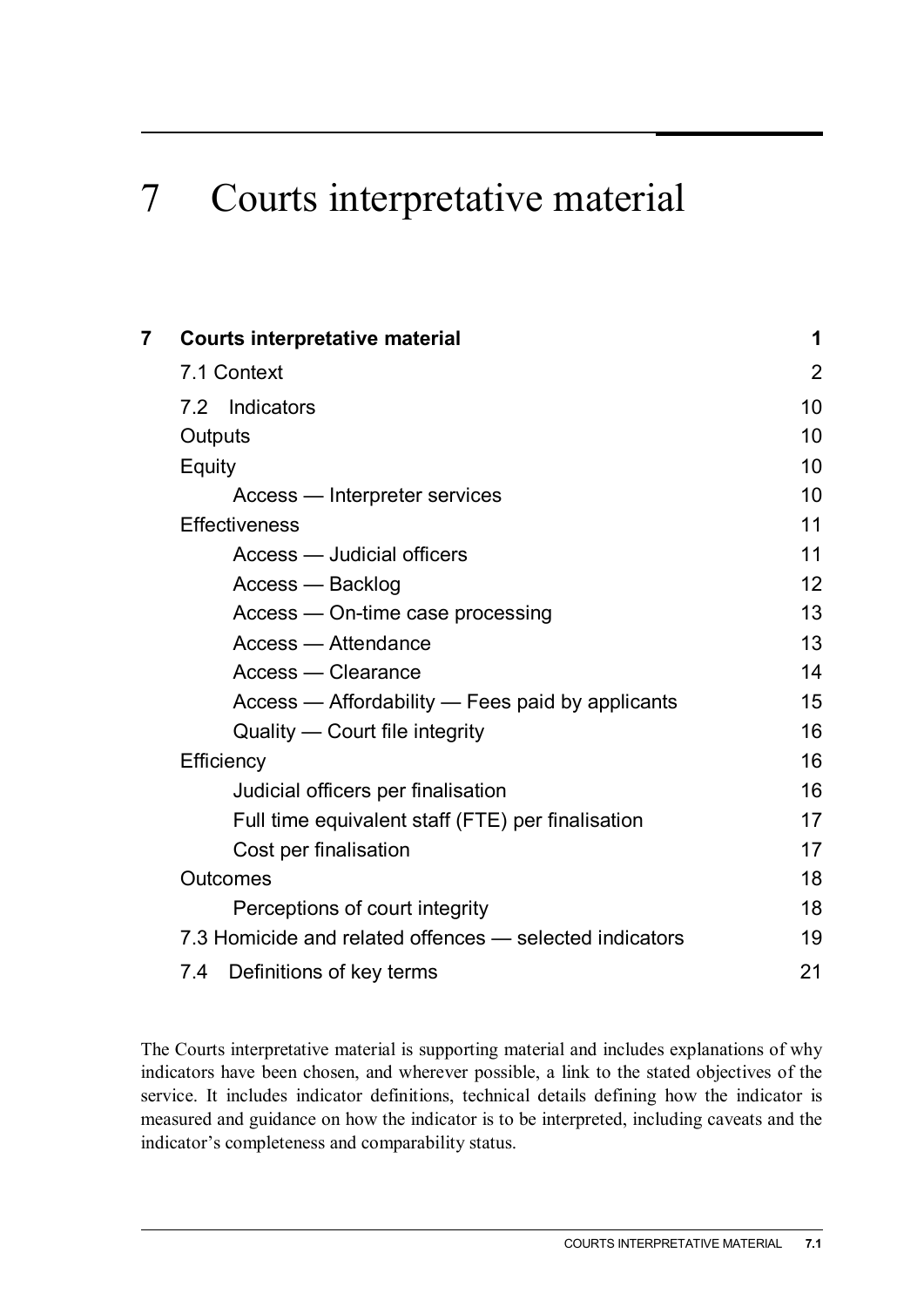<span id="page-1-0"></span>Further information on the Report on Government Services including other reported service areas, the glossary and list of abbreviations is available at https://www.pc.gov.au/research/ongoing/report on government services.

# **7.1 Context**

#### Box 7.1 **Supreme court jurisdictions across states and territories**

#### **Criminal courts**

All State and Territory supreme courts have jurisdiction over similar criminal matters such as murder, treason and certain serious drug offences, but significant differences exist in this court level across the states and territories:

— District/county courts do not operate in Tasmania, the Australian Capital Territory and the Northern Territory, so in this state and these territories the supreme courts generally exercise a jurisdiction equal to that of both the supreme and district/county courts in other states.

— The Queensland Supreme Court deals with a number of drug matters, which supreme courts in other states and territories do not hear.

— In the New South Wales Supreme Court, almost all indictments are for offences of murder and manslaughter, whereas the range of indictments routinely presented in most other states and territories is broader.

— In the Western Australian Supreme Court, with the introduction of the *Court Jurisdiction Legislation Amendment Act 2018* which came into effect on 1 January 2019, the Court will predominantly deal with the most serious offences such as homicide and related offences, and serious breaches of Commonwealth drug enforcement laws.

All State and Territory supreme courts hear appeals, but the number and type of appeals vary because New South Wales, Victoria and Queensland also hear some appeals in their district/county courts.

#### **Civil courts**

All supreme courts deal with appeals and probate applications and have an unlimited jurisdiction on claims but:

New South Wales usually deals with complex cases, all claims over \$750 000 (except claims related to motor vehicle accidents or worker's compensation) and various other civil matters.

Victoria deals with complex cases, high value claims and various other civil matters.

Queensland deals with claims over \$750 000 and administrative law matters.

Western Australia usually deals with claims over \$750 000.

South Australia exercises its unlimited jurisdiction for general and personal injury matters.

Tasmania usually deals with claims over \$50 000.

Australian Capital Territory usually deals with claims over \$250 000.

Northern Territory also deals with mental health, family law and *Coroners Act 1993* applications.

*Source*: Australian, State and Territory court administration authorities and departments.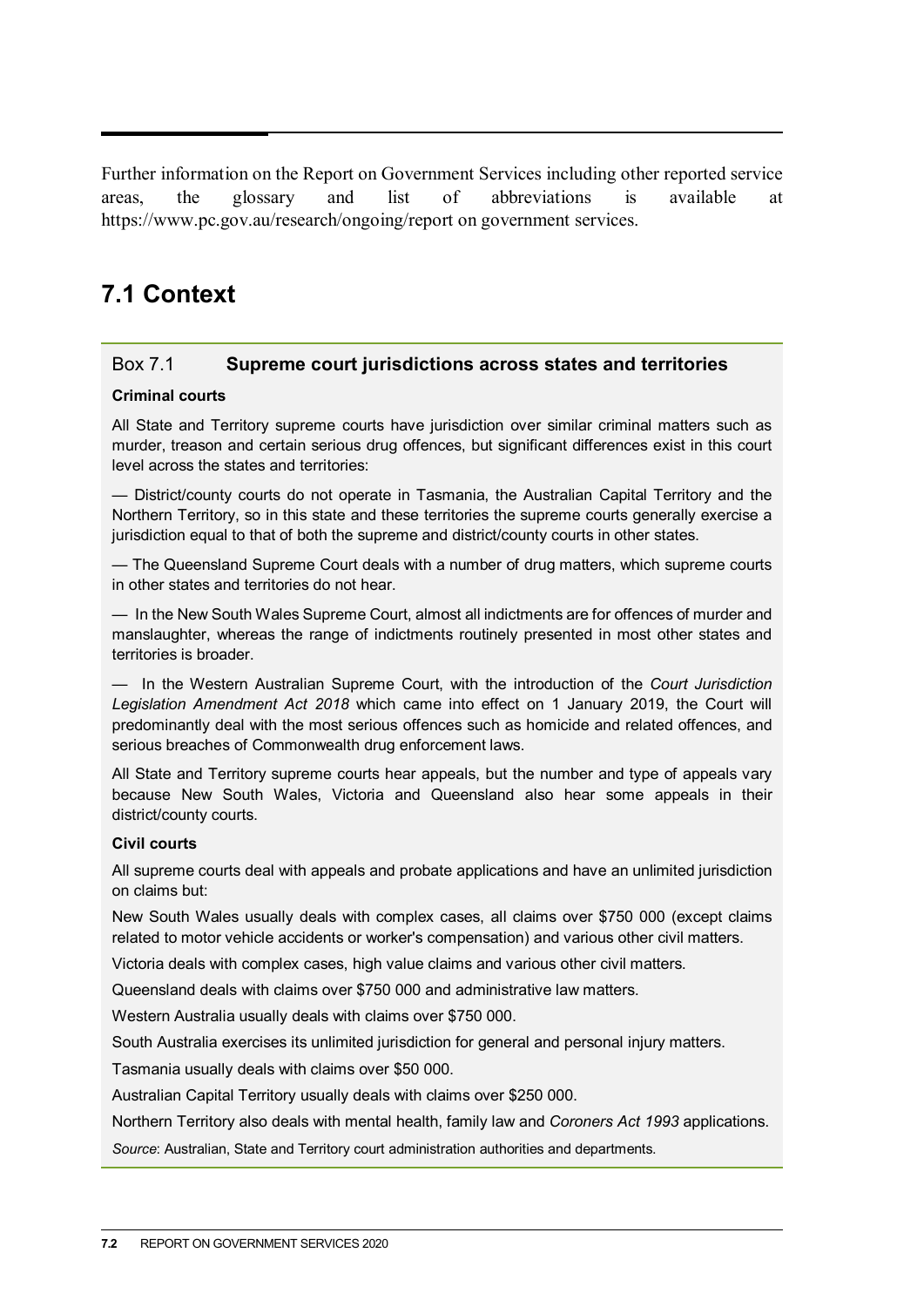#### Box 7.2 **District/county court jurisdictions across states and territories**

There are no district/county courts in Tasmania, the Australian Capital Territory or the Northern Territory.

#### **Criminal courts**

The district/county courts have jurisdiction over indictable criminal matters (such as rape and armed robbery) except murder and treason, but differences exist among the states that have a district/county court. For example, appeals from magistrates' courts are heard in the district/county courts in New South Wales, Victoria and Queensland, but not in Western Australia and South Australia. Briefly, the jurisdictions of the district/county courts are:

New South Wales: The District Court deals with most of the serious criminal cases that come before the courts. It has responsibility for indictable criminal offences that are normally heard by a judge and jury, but on occasions by a judge alone. It does not deal with treason or murder.

Victoria: The County Court deals with all indictable offences, except the following which must be heard in the Supreme court: murder, attempted murder, child destruction, certain conspiracy charges, treason, and concealing an offence of treason. Examples of criminal offences heard in the County Court include drug trafficking, serious assaults, serious theft, rape and obtaining financial advantage by deception.

Queensland: The District Court deals with more serious criminal offences than heard by the Magistrates' Court - for example, rape, armed robbery and fraud.

Western Australia: The District Court deals with serious criminal offences that must be tried before a judge and jury or judge sitting alone. The Court deals with offences such as robbery, assault with intent to commit robbery, criminal damage, serious assaults, sex assaults, serious fraud and commercial theft, burglary and drug offences. An amendment to the *District Court of Western Australia Act 1969*, effective from 21 August 2017, allows the Court to impose sentences of life imprisonment for anyone convicted of an offence involving a trafficable quantity of methylamphetamine.

South Australia: The District Court is the principal trial court and has jurisdiction to try a charge of any offence except treason or murder or offences related to those charges. Almost all matters have been referred following a committal process in the Magistrates Court.

#### **Civil courts**

All district/county courts hear appeals and deal with the following types of cases:

New South Wales: claims up to \$750 000 (or more if the parties consent) and has unlimited jurisdiction in motor accident injury claims.

Victoria: appeals under the Family Violence Protection Act 2008, adoption matters and changeof-name applications. Has unlimited jurisdiction in both personal injury claims and other claims.

Queensland: claims between \$150 000 and \$750 000.

Western Australia: claims up to \$750 000 and unlimited claims for personal injuries and has exclusive jurisdiction for motor accident injury claims.

South Australia: unlimited claims for general and personal injury matters.

*Source*: Australian, State and Territory court administration authorities and departments.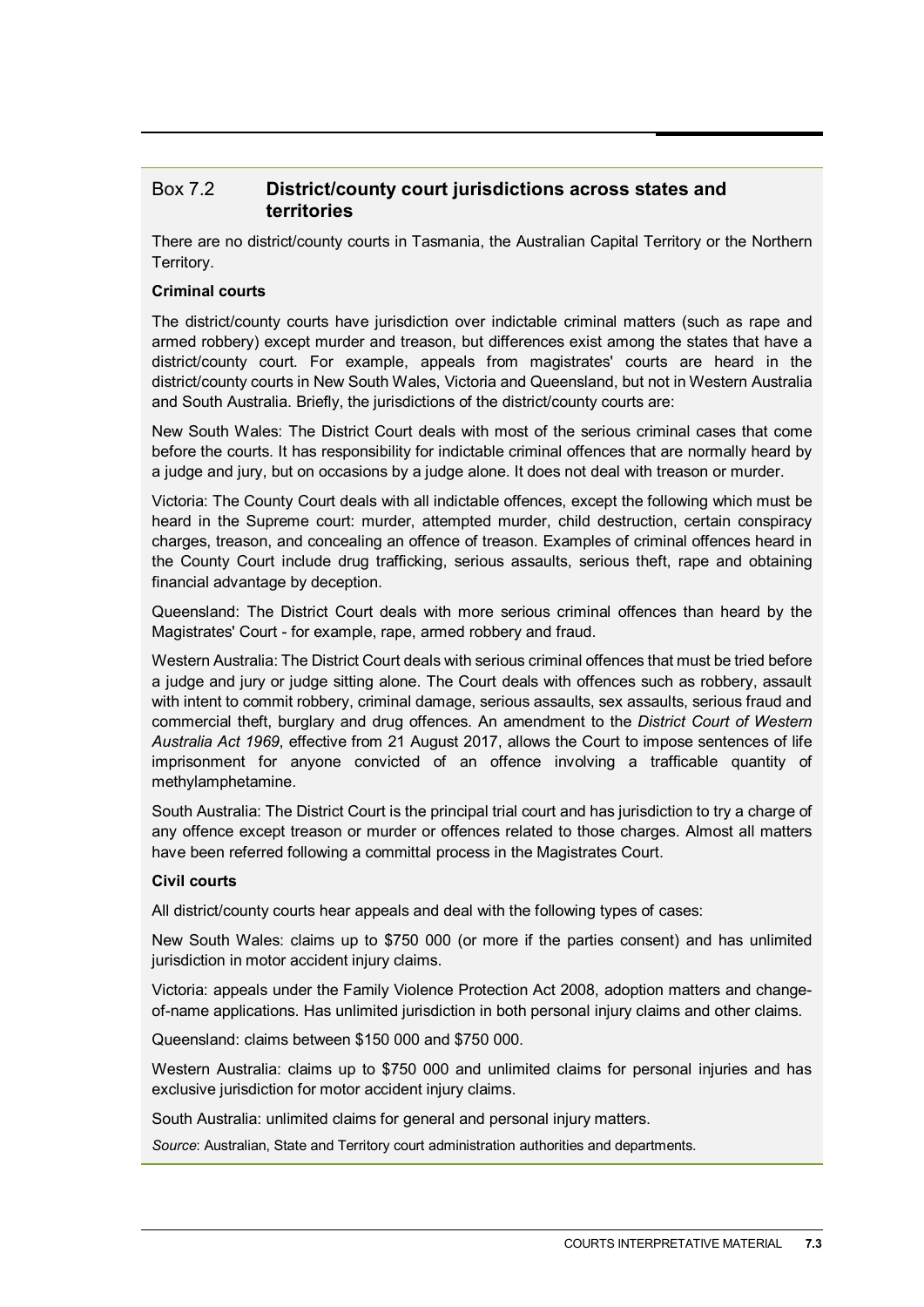# Box 7.3 **Magistrates' court jurisdictions across states and territories**

#### **Criminal courts**

New South Wales: deals summarily with matters with a maximum penalty of up to two years' imprisonment for a single offence, and up to five years' imprisonment for multiple offences, including some indictable offences.

Victoria: deals with summary offences and determines some indictable offences summarily.

Queensland: deals with summary offences and determines summarily some indictable matters where the penalty imposed by this jurisdiction may be up to three years' imprisonment.

Western Australia: deals with summary offences and determines some indictable offences summarily.

South Australia: deals with matters with a maximum penalty of up to five years imprisonment for a single offence and 10 years imprisonment for multiple offences. Magistrates are able to sentence a defendant in relation to certain major indictable offences where the Director of Public Prosecutions and defence agree to the defendant being sentenced in the Magistrates Court.

Tasmania: deals with matters with a maximum penalty of up to two years imprisonment for a single offence and up to five years imprisonment for multiple offences. Also deals with some indictable offences summarily.

Australian Capital Territory: deals summarily with matters with a maximum penalty of up to two years imprisonment. With the DPP's consent, an offence punishable by imprisonment for longer than two years but up to five years. With a defendant's consent, matters with a maximum penalty of up to 14 years imprisonment where the offence relates to money or property (up to 10 years in other cases).

Northern Territory: deals with some drug and fraud charges and matters with a maximum penalty of up to 10 years imprisonment (or 10-14 years imprisonment if the accused consents).

#### **Civil courts**

New South Wales: deals with small claims up to \$10 000 and general division claims up to \$100 000, as well as family law matters.

Victoria: deals with claims up to \$100 000 for monetary damages, and applications for equitable relief and applications under the Family Violence Protection Act 2008 and Personal Safety Intervention Orders Act 2010.

Queensland: [prior to 1 December 2009] dealt with small claims (including residential tenancy disputes) up to \$7500, minor debt claims up to \$7500 and other claims up to \$50 000. Now deals with claims up to \$150 000. Since 1 November 2010 minor civil disputes are lodged with the Queensland Civil and Administrative Tribunal (QCAT).

Western Australia: deals with claims for debt recovery and damages (not personal injury) up to \$75 000, minor cases up to \$10 000, residential tenancy applications for monies up to \$10 000, residential tenancy disputes and restraining orders.

South Australia: [from 1 August 2016] deals with minor civil claims up to \$12 000, and all other claims including commercial cases and personal injury claims up to \$100 000.

(continued next page)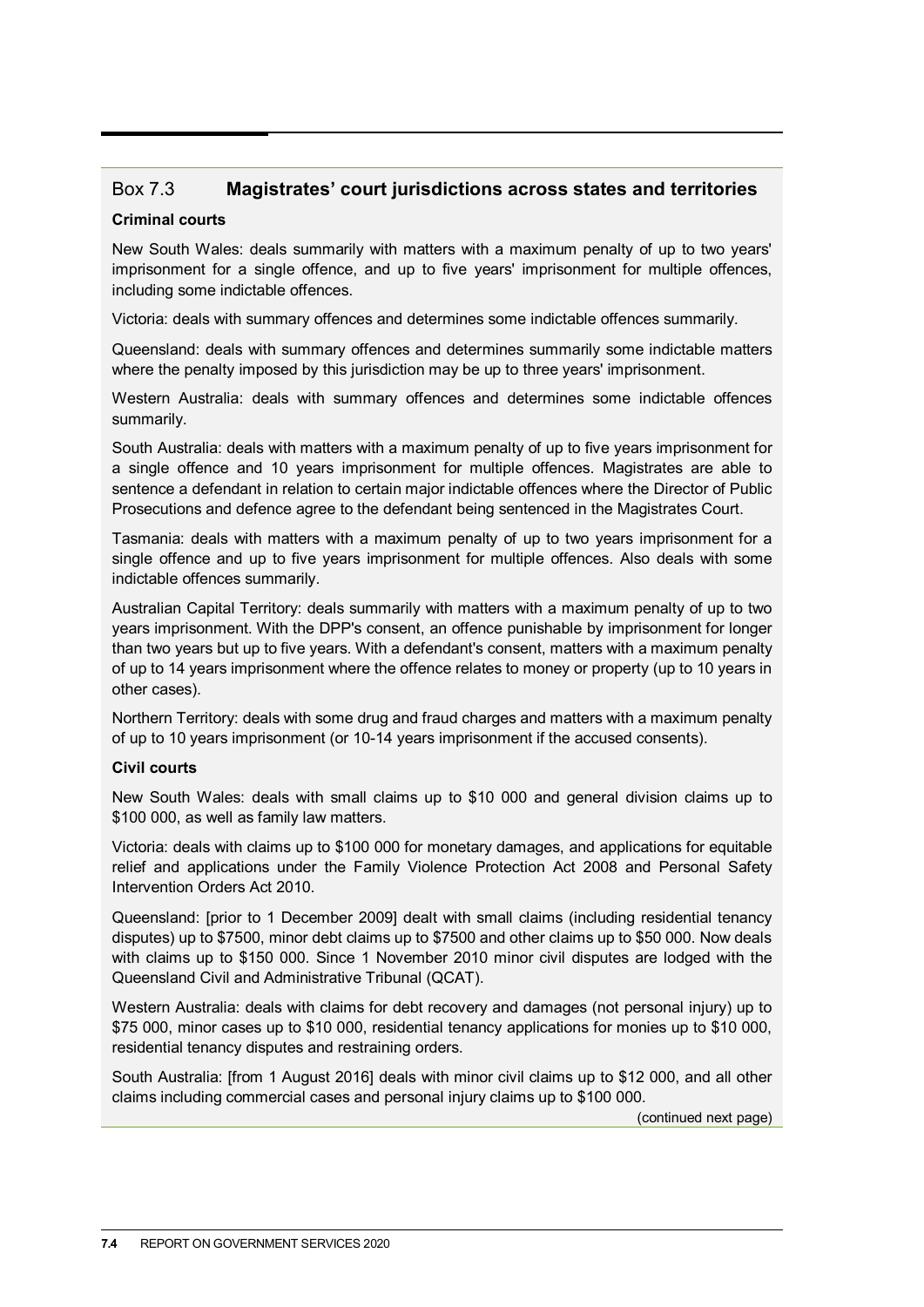#### Box 7.3 (continued)

Tasmania: deals with claims up to \$50 000 (or more if both parties consent) for monetary damages and debt recovery, minor civil claims up to \$5000, residential tenancy disputes, restraint orders and family violence orders.

Australian Capital Territory: deals with claims between \$25 000 and \$250 000, victims financial assistance applications up to \$50 000, matters under the *Domestic Relationships Act 1994* and commercial leasing matters. From February 2009 until December 2016, small claims up to \$10 000 were dealt with by the ACT Civil and Administrative Tribunal. From December 2016 the ACT Civil and Administrative Tribunal has had jurisdiction for small claims up to \$25 000.

Northern Territory: deals with claims up to \$100 000 and workers compensation claims.

*Source*: Australian, State and Territory court administration authorities and departments.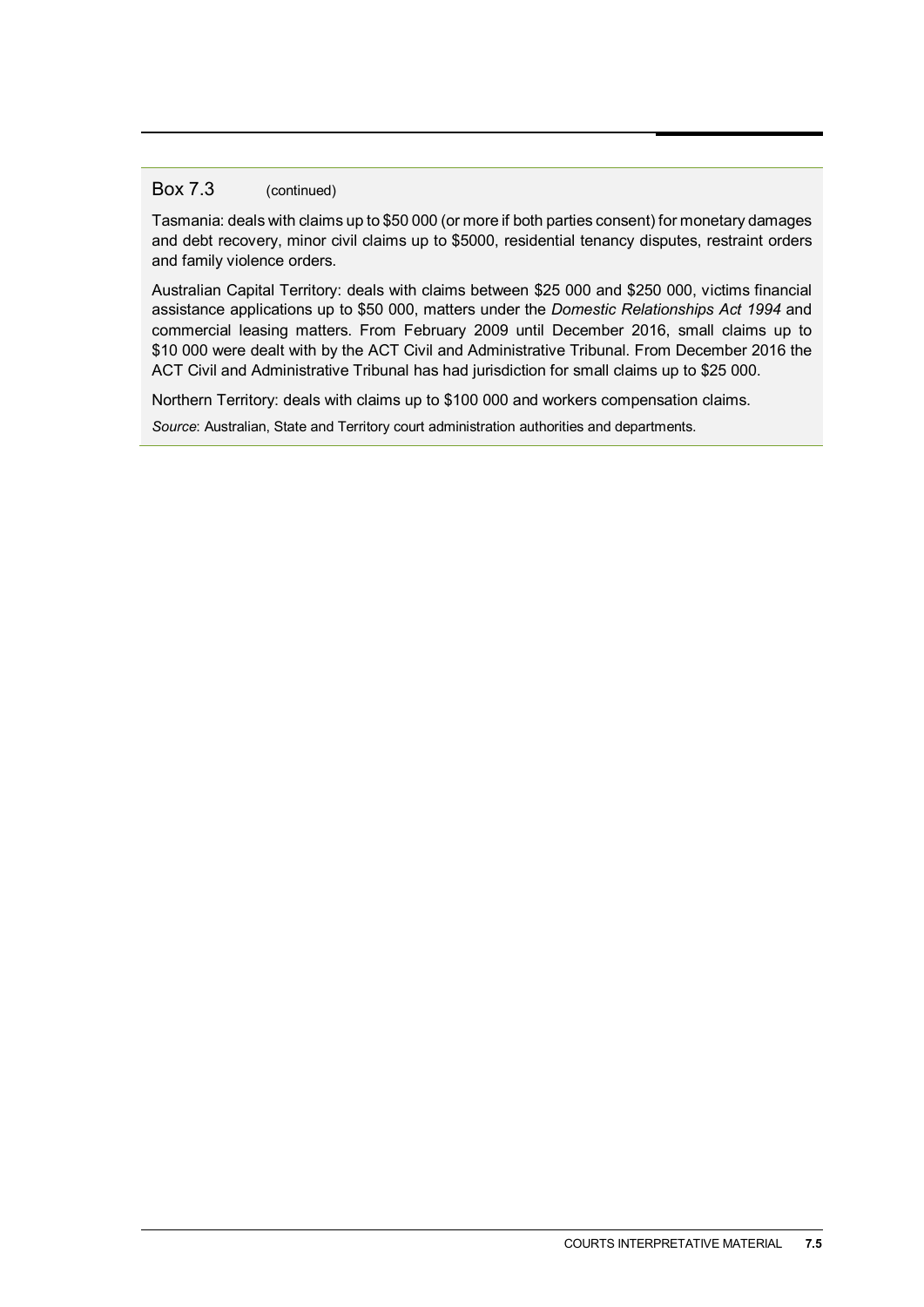#### Box 7.4 **State and territory court levels – specific elements**

The data sets from the following areas are reported separately from their court level to improve comparability and understanding of the data presented.

#### **Probate**

In all states and territories, probate issues are heard in supreme courts and encompass applications for the appointment of an executor or administrator to the estate of a deceased person. The two most common types of application are:

-- where the executor nominated by a will applies to have the will proved

-- where the deceased was intestate (died without a will) and a person applies for letters of administration to be entitled to administer the estate.

#### **Children's courts**

Children's Courts are specialist jurisdiction courts which sit within Magistrates' courts. Depending on the State or Territory legislation, children's courts may hear both criminal and civil matters. These courts in the main deal with summary proceedings, however some jurisdictions have the power to also hear indictable matters.

Children's courts deal with complaints of offences alleged to have been committed by young people. In all states and territories, children aged under 10 years cannot be charged with a criminal offence. People aged under 18 years at the time the offence was committed are considered a child or juvenile in all states and territories. In February 2018, the Youth Justice and Other Legislation (Inclusion of 17-year-old Persons) Amendment Act 2016 commenced in Queensland, increasing the age that a person can be charged as an adult from 17 to 18 years. This brings Queensland legislation in line with all other Australian states and territories.

Children's courts may also hear matters where a child has been seriously abused or neglected. In these instances, the court has jurisdiction to determine matters relating to the child's care and protection. The majority of matters heard in the civil jurisdiction of children's courts are care and protection orders although some jurisdictions also hear matters such as applications for intervention orders. In Tasmania, child protection matters are lodged in the criminal registry.

#### **Coroners' courts**

In all states and territories, coroners' courts (which generally operate under the auspices of State and Territory magistrates' courts) inquire into the cause of sudden and/or unexpected reported deaths. The definition of a reported death differs across states and territories, but generally includes deaths for which the cause is violent, suspicious or unknown. All coronial jurisdictions investigate deaths in accordance with their respective Coroners Act. Each Act defines what constitutes a 'reportable death' to determine which deaths must be investigated by a Coroner. In some states and territories, the coroner has the power to commit for hearing, while in others the coroner is prohibited from making any finding of criminal or civil liability (but may refer the matter to the Director of Public Prosecutions). Suspicious fires are generally within the jurisdiction of the coroners' courts in New South Wales, Victoria, Tasmania and the Australian Capital Territory but not in the other states and territories. In 2015-16 the scope of fires captured by the ACT Coroners' Act changed which has resulted in a substantial reduction in the number of fires reported to the Coroner in the Australian Capital Territory.

*Source*: Australian, State and Territory court administration authorities and departments.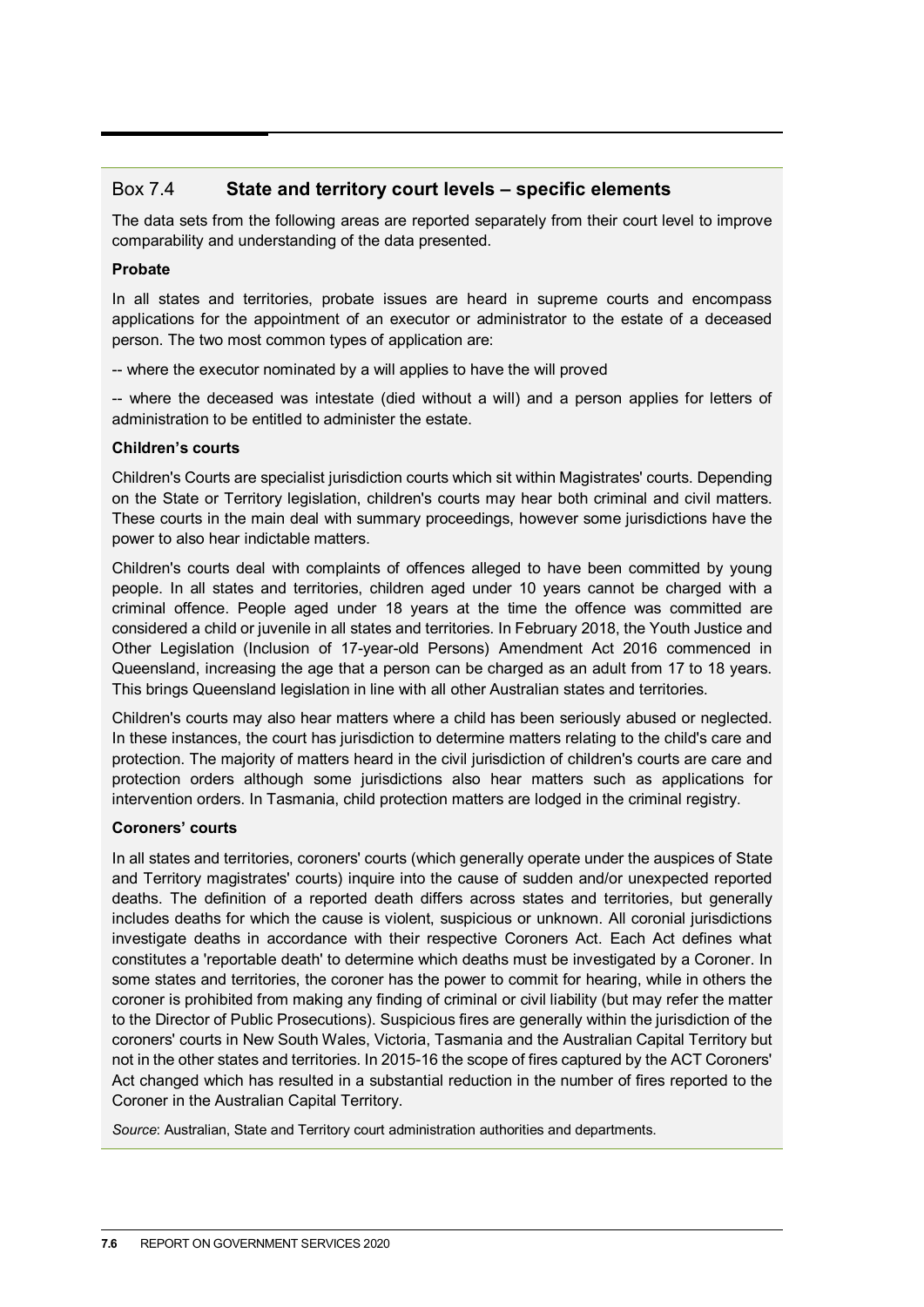### Box 7.5 **Australian government courts**

The Federal Court of Australia, the Family Court of Australia and the Federal Circuit Court of Australia are, for the purposes of the Public Governance, Performance and Accountability Act 2013, a single listed entity known as the Federal Court of Australia.

#### **Federal Court of Australia**

This court is a superior court of record and a court of law and equity. It sits in all capital cities on a continuous basis and elsewhere in Australia from time to time. The Federal Court has jurisdiction to hear and determine any civil matter arising under laws made by the Federal Parliament, as well as any matter arising under the Constitution or involving its interpretation. The Federal Court also has original jurisdiction in respect of specific subject matter conferred by 240 statutes of the Federal Parliament.

The Federal Court has a substantial and diverse appellate jurisdiction. It hears appeals from decisions of single judges of the Federal Court, decisions of the Federal Circuit Court in nonfamily law matters, decisions of the Supreme Court of Norfolk Island and particular decisions of State and Territory supreme courts exercising federal jurisdiction.

The Federal Court has the power to exercise indictable criminal jurisdiction for serious cartel offences under the Competition and Consumer Act 2010 (formerly the Trade Practices Act). The jurisdiction came into force on 6 November 2009 and the first Australian prosecution for a cartel offence was finalised in the Federal Court in 2017. The Federal Court also exercises a very small summary criminal jurisdiction, but the cases are not separately counted. There are so few cases, these would not make a material difference by being included in the civil case totals.

#### **Family Court of Australia and the Family Court of Western Australia**

The Family Court of Australia has jurisdiction in all states and territories except Western Australia (which has its own family court). It has jurisdiction to deal with matrimonial cases and associated responsibilities, including divorce proceedings, financial issues and children's matters such as who the children will live with, spend time with and communicate with, as well as other specific issues relating to parental responsibilities. It can also deal with ex nuptial cases involving children's matters. The Appeal Division of the Family Court of Australia hears all appeals from the trial division of the Family Court of Australia, Family Court of Western Australia and the Federal Circuit Court of Australia in relation to family law.

A practice direction was issued by the Family Court of Australia with agreement from the [then] Federal Magistrates Court that, from November 2003, all divorce applications were to be lodged in the [then] Federal Magistrates Court. As a result, almost all divorces (other than in Western Australia) are now brought in the Federal Circuit Court where they are heard and decided finally by registrars. The Family Court's practice direction does not affect the Family Court of Western Australia.

#### **Federal Circuit Court of Australia (formerly the Federal Magistrates Court of Australia)**

The first sittings of the Federal Magistrates Court were on 3 July 2000. The Court was established to provide a simpler and more accessible service for litigants, and to ease the workloads of both the Federal Court and the Family Court of Australia. As a result of legislative amendments which recognise the work and status of the Court, the Federal Magistrates Court of Australia was renamed the Federal Circuit Court of Australia on 12 April 2013. The inclusion of the word 'circuit' to the name of the court highlights the importance of the Court's circuit work in regional areas and its broad Commonwealth jurisdiction in both family law and general federal law.

(continued next page)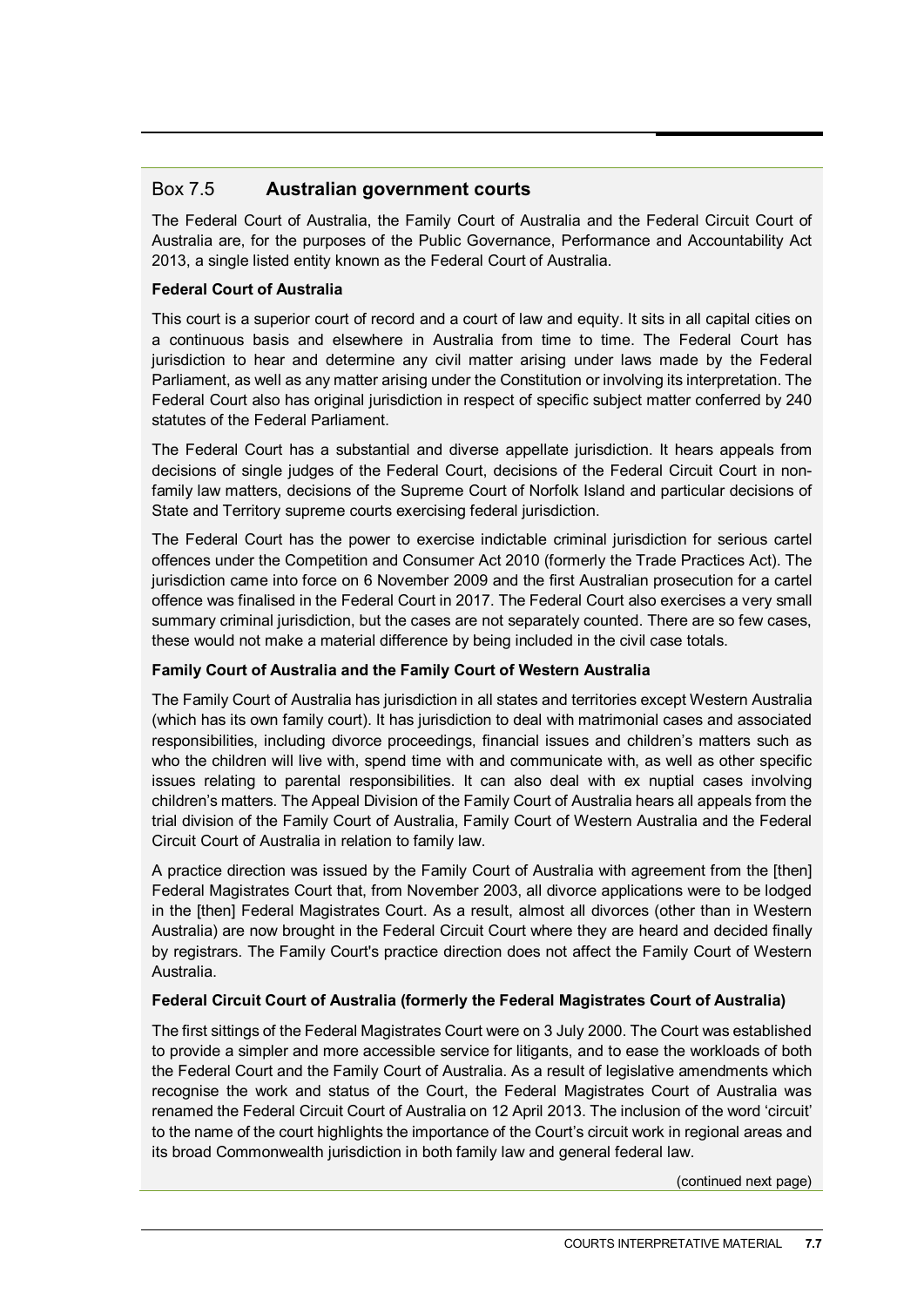#### Box 7.5 (continued)

The jurisdiction, status and arrangements under which the Court operates have not changed. Its jurisdiction includes family law and child support, administrative law, admiralty, anti-terrorism, bankruptcy, copyright, human rights, industrial, migration, privacy and trade practices. State and Territory courts also continue to do some work in these areas.

The Federal Circuit Court has concurrent jurisdiction in almost all family law matters with the Family Court and in some significant areas of general federal law with the Federal Court. The intention is for the latter two courts to focus on more complex legal matters. The Federal Circuit Court hears most first instance judicial reviews of migration matters. In trade practices matters it can award damages up to \$750 000. The Federal Circuit Court hears most of the final family law cases. In family law matters its jurisdiction is shared with the Family Court, except that only the Family Court can consider adoption disputes and applications concerning the nullity and validity of marriages. By arrangement, only the Family Court deals with parenting issues under The Hague Convention. Otherwise, the Federal Circuit Court has jurisdiction to hear any matter transferred to it by either the Federal Court or the Family Court.

*Source*: Australian, State and Territory court administration authorities and departments.

Information on the manner in which court authorities value and treat assets is provided in table 7.1.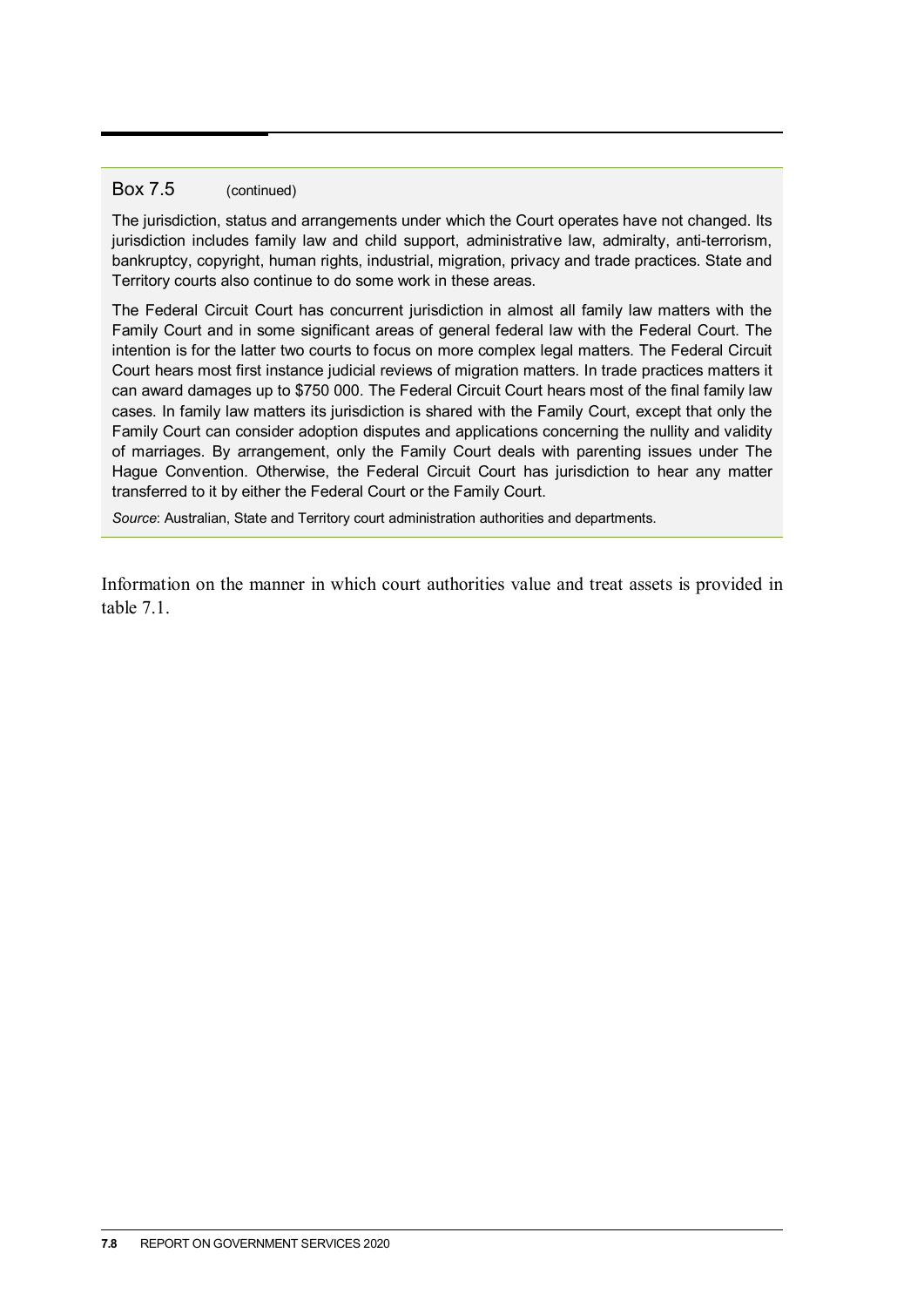| Table 7.1                    | Treatment of assets by court authorities |                                  |                             |                                 |            |           |                      |            |                              |          |            |                                   |
|------------------------------|------------------------------------------|----------------------------------|-----------------------------|---------------------------------|------------|-----------|----------------------|------------|------------------------------|----------|------------|-----------------------------------|
|                              |                                          | Federal<br>Court of<br>Australia | Federal<br>Circuit<br>Court | Family<br>Court of<br>Australia | NSW(a)     | Vic       | Q/d(b)               | WA         | <b>SA</b>                    | Tas      | ACT        | NT                                |
| Revaluation                  | Land                                     | na                               | na                          | na                              | Fair value | na        | $\ddotsc$            |            | Market Fair value Fair value |          | Fair value | Fair value                        |
| method                       | <b>Buildings</b>                         | Fair value                       | Fair value                  | Fair value                      | Fair value | na        | $\ddot{\phantom{a}}$ |            | Market Fair value Fair value |          | Fair value | Fair value                        |
|                              | Other assets                             | Fair value                       | Fair value                  | Fair value                      | Fair value | na        | $\sim$ $\sim$        |            | Fair value Fair value        |          | Fair value | Fair value                        |
| Frequency of<br>revaluations | Land<br><b>Buildings</b>                 | 3 yrs                            |                             | 3 yrs                           | 5 yrs      | 5 yrs     | 5 yrs                | na         | 6 yrs                        | 5 yrs    | 3 yrs      | Sufficient<br>regularity to       |
|                              | Other assets                             | 3 yrs                            |                             | 3 yrs                           |            |           |                      | na         | na                           | 5 yrs    | 3 yrs      | avoid<br>material<br>misstatement |
| Useful asset                 | <b>Buildings</b>                         | na                               | na                          | na                              |            |           |                      |            |                              |          |            |                                   |
| Lives (c)                    | General<br>equipment                     | 4-10 yrs                         | 4-10 yrs                    | 4-10 yrs                        | 4-10 yrs   | 5-10 yrs  | $3-7$ yrs            | 5-10 yrs   | 5-54 yrs                     | 5-20 yrs | 3-20 yrs   | 5-10 yrs                          |
|                              | $\mathsf{I}\mathsf{T}$                   | $3-5$ yrs                        | $3-5$ yrs                   | $3-5$ yrs                       | $3-4$ yrs  | $3-5$ yrs | $3-4$ yrs            | $3-10$ yrs | 3-25 yrs                     | na       | $4-5$ yrs  | $3-6$ yrs                         |
|                              | Office<br>equipment                      | $4-8$ yrs                        | $4-8$ yrs                   | $4-8$ yrs                       | 4-10 yrs   | 10 yrs    | $3-5$ yrs            | 5-10 yrs   | 3-25 yrs                     | na       | 3-20 yrs   | 5-10 yrs                          |
|                              | Vehicles                                 | na                               | na                          | na                              | na         | 5 yrs     | na                   | $2-8$ yrs  | na                           | na       | na         | na                                |
|                              | Library<br>material                      | 10-40 yrs                        | na                          | na                              | na         | na        | Infinite             | na         | 25 yrs                       | 20 yrs   | 50 yrs     | na                                |
| Capitalisation               | <b>Buildings</b>                         | 2 0 0 0                          | 2 0 0 0                     | 2 0 0 0                         | 3 0 0 0    | na        | 10 000               | 1 0 0 0    | 5 0 0 0                      | 5 0 0 0  | 5 0 0 0    | 5 0 0 0                           |
| threshold                    | IT                                       | 2 0 0 0                          | 2 0 0 0                     | 2 0 0 0                         | 3 0 0 0    | na        | 5 0 0 0              | 1 0 0 0    | 5 0 0 0                      | 5 0 0 0  | 50 000 (d) | 5 0 0 0                           |
|                              | Other assets                             | 2 0 0 0                          | 2 0 0 0                     | 2 0 0 0                         | 3 0 0 0    | 5 0 0 0   | 5 0 0 0              | 1 0 0 0    | 5 0 0 0                      | 5 0 0 0  | 5 0 0 0    | 5 0 0 0                           |

a In NSW, land and buildings are revalued at least every five years. Property, plant and equipment are measured on an existing use basis, where there are no feasible alternative uses in the existing natural, legal, financial and socio-political environment. The straight line method of depreciation is used. **b** In Queensland, non-current physical assets measured at Fair value are comprehensively revalued at least every five years with interim valuations, using appropriate indices, being otherwise<br>performed on an annual basis where there has been a material some jurisdictions, IT equipment includes software. **d** For software only. **na** Not available. .. Not applicable.

*Source*: Australian, State and Territory court administration authorities and departments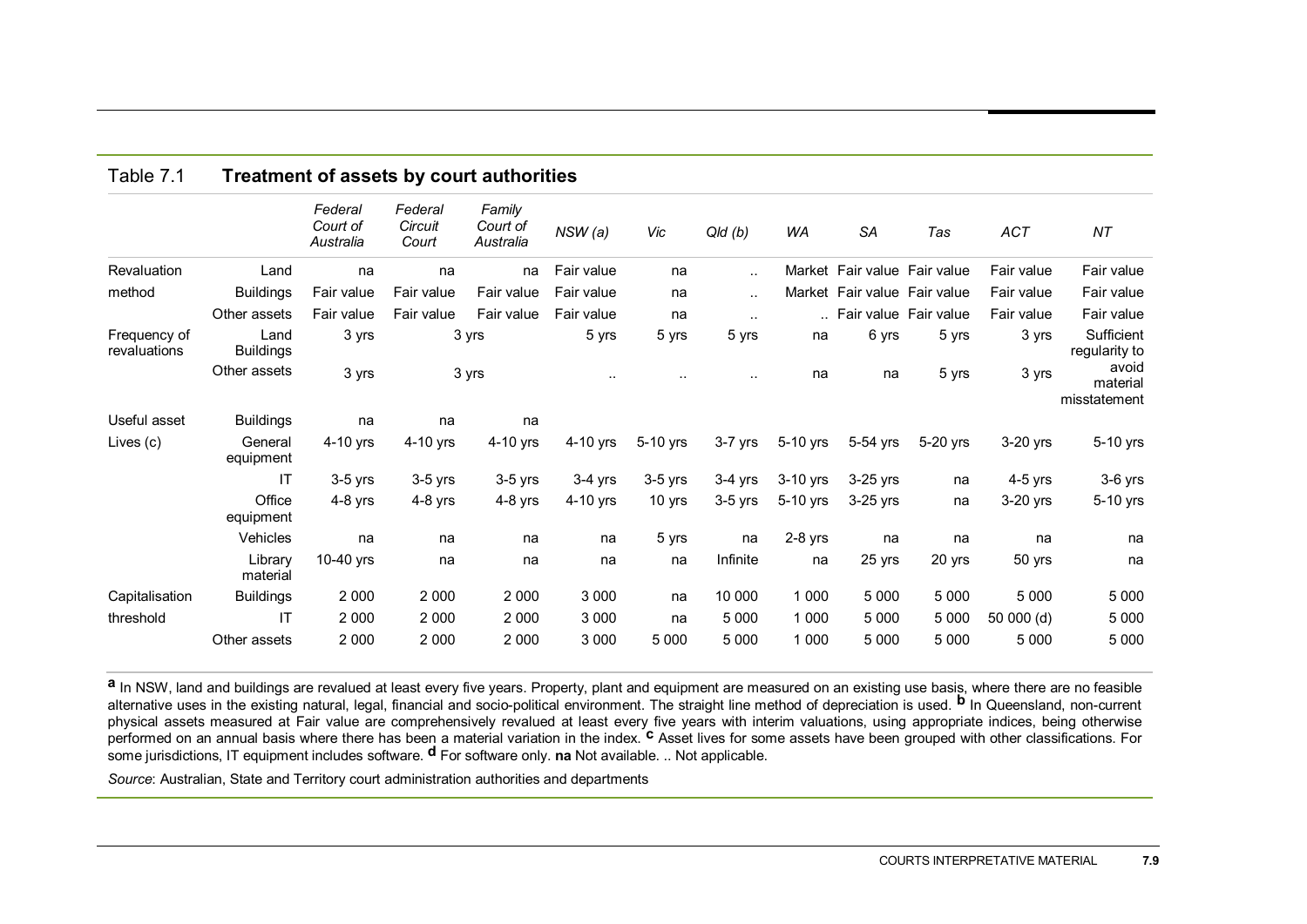# <span id="page-9-0"></span>**7.2 Indicators**

Different delivery contexts, locations, caseloads, case mixes and government policies can affect the equity, effectiveness and efficiency of court services. The allocation of cases to different courts also differs across states and territories and Australian courts.

The comparability of performance indicator results are shaded in indicator interpretation boxes, figures and data tables as follows:

Data are comparable (subject to caveats) across jurisdictions and over time.

Data are either not comparable (subject to caveats) within jurisdictions over time or are not comparable across jurisdictions or both.

The completeness of performance indicator results are shaded in indicator interpretation boxes, figures and data tables as follows:

Data are complete (subject to caveats) for the current reporting period. All required data are available for all jurisdictions.

 Data are incomplete for the current reporting period. At least some data were not available.

# **Outputs**

Outputs are the actual services delivered (while outcomes are the impact of these services on the status of an individual or group) (see section 1). Output information is also critical for equitable, efficient and effective management of government services.

# **Equity**

Access — Interpreter services

'Access to interpreter services' is an indicator of government's objective to provide court services in an equitable manner (box 7.6). One component of equity of access to court services in Australia is an ability to receive access to interpreter services for those who need assistance with understanding and communicating in the court system.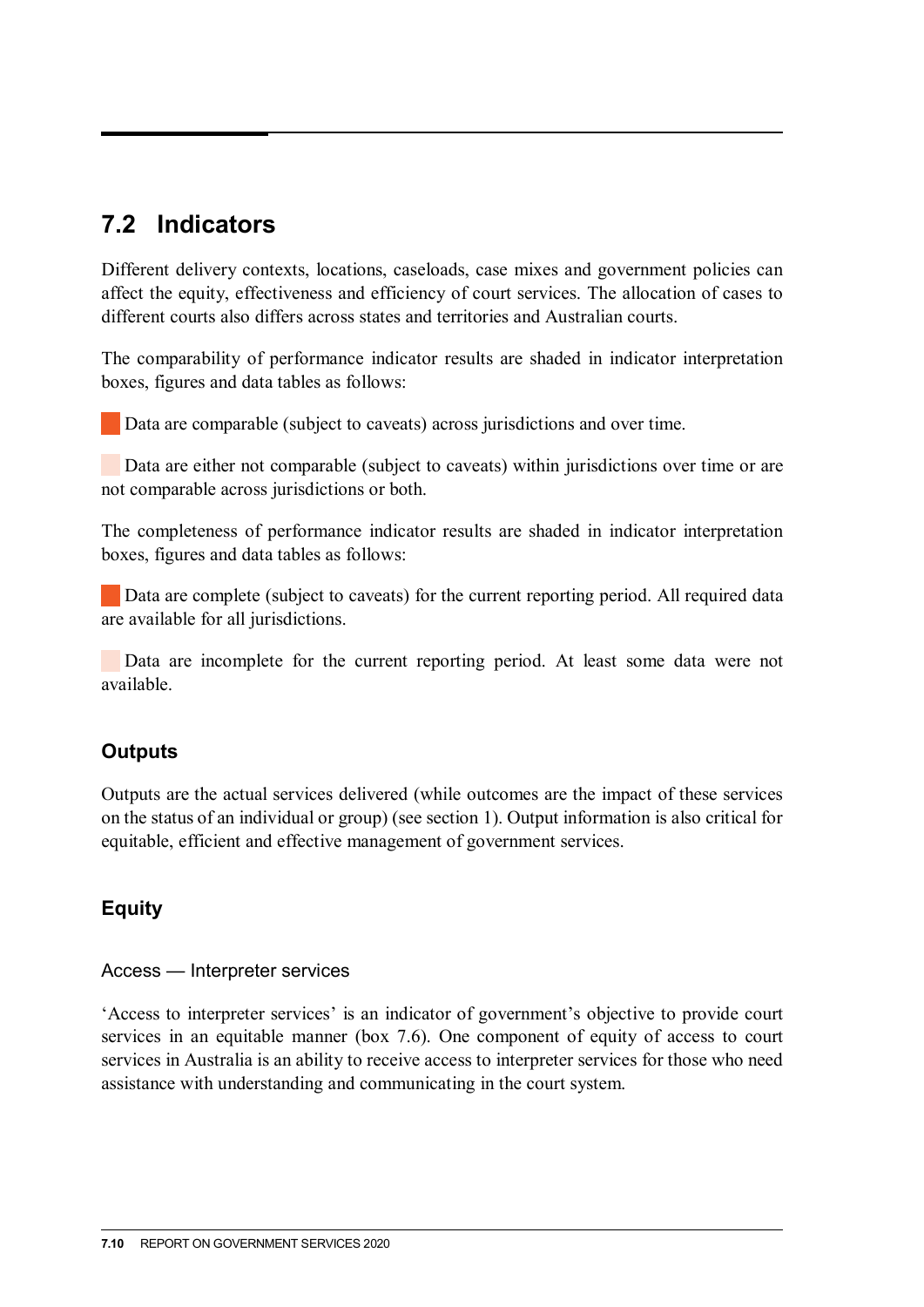#### Box 7.6 **Access to interpreter services**

'Access to interpreter services' is defined as the percentage of booking requests made for an interpreter in the courtroom where an interpreter attended.

High or increasing percentages of booking requests where an interpreter attended are desirable.

Data are not yet available for reporting against this indicator.

# **Effectiveness**

#### Access — Judicial officers

'Judicial officers' is an indicator of governments' achievement against the objective of providing services that enable courts to be open, accessible and affordable. This indicator relates access to the number of judicial officers available to deal with cases in relation to population size (box 7.7).

#### Box 7.7 **Judicial officers**

'Judicial officers' is defined as the number of full time equivalent (FTE) judicial officers divided by the relevant resident population, multiplied by 100 000.

Judicial officers can make enforceable orders of the court. For the purposes of this Report, the definition of a judicial officer includes: judges; associate judges; magistrates; masters; coroners; judicial registrars; all other officers who, following argument and giving of evidence, make enforceable orders of the court. Where judicial officers have both judicial and non-judicial work, this refers to the proportion of time allocated to judicial work.

A high or increasing proportion of judicial officers in the population indicates potentially greater access to the judicial system.

Factors such as geographical dispersion, judicial workload and population density are also important to consider when comparing figures concerning judicial officers.

Data reported for this indicator are:

comparable (subject to caveats) across jurisdictions and over time.

complete (subject to caveats) for the current reporting period. All required 2018-19 data are available for all jurisdictions.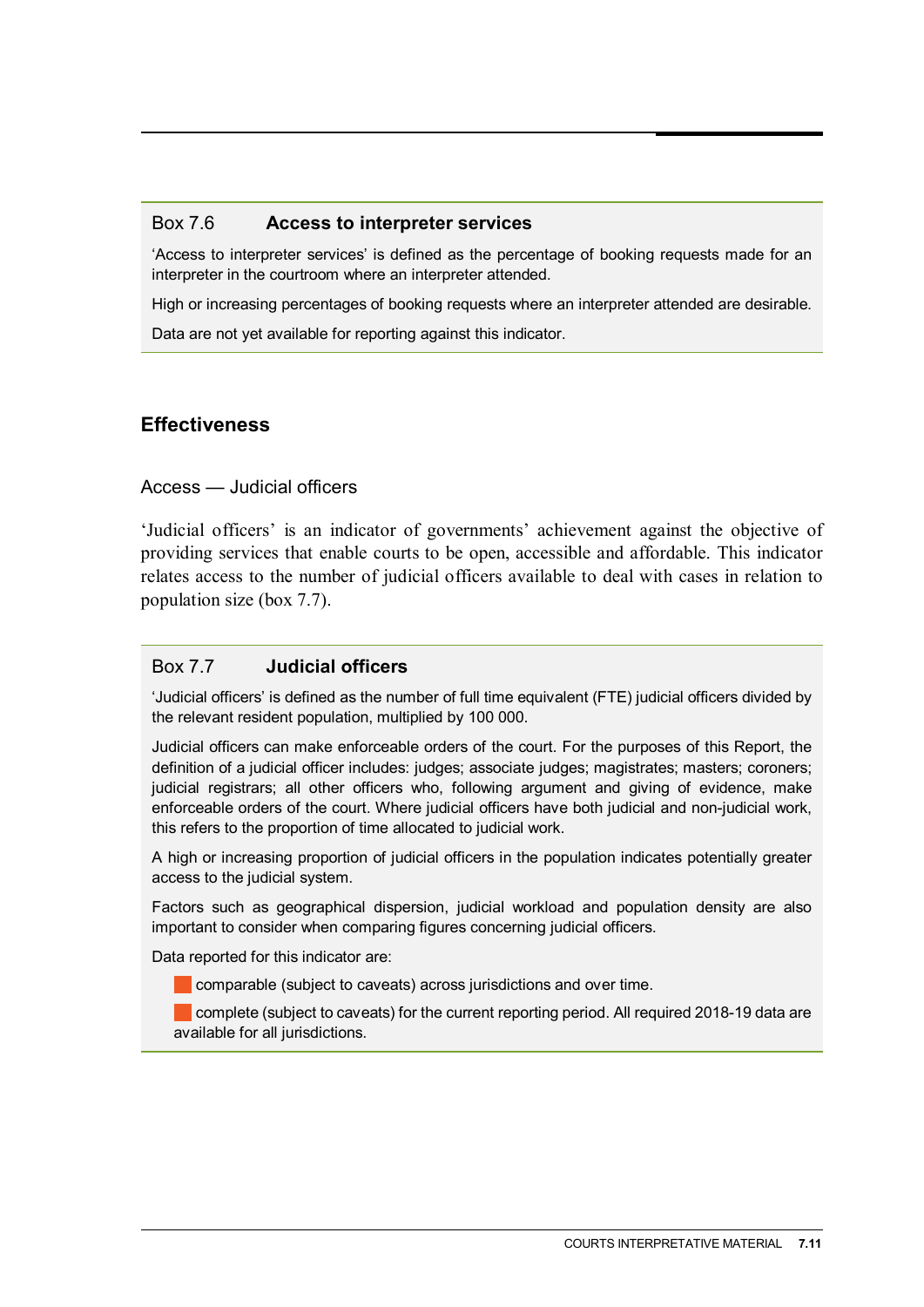#### Access — Backlog

'Backlog' is an indicator of governments' achievement against the objective of processing matters in an expeditious and timely manner (box 7.8).

#### Box 7.8 **Backlog**

'Backlog' is a measure of the age of a court's active pending caseload at 30 June, against nominated time benchmarks. It is defined as the number of cases in the nominated age category as a percentage of the total pending caseload.

The following national benchmarks have been set.

For the Federal Circuit Court, magistrates' and children's courts:

- no more than 10 per cent of lodgments pending completion are to be more than 6 months old
- no lodgments pending completion are to be more than 12 months old.

For Supreme courts, the Federal Court, district/county, family and coroners' courts and all appeals:

- no more than 10 per cent of lodgments pending completion are to be more than 12 months old
- no lodgments pending completion are to be more than 24 months old.

Performance relative to the benchmarks indicates effective management of caseloads and timeliness of court services.

Time taken to process cases is not necessarily due to court delay. Some delays are caused by factors other than those related to the workload of the court (for example, a witness being unavailable). See tables 7A.20–21 for further information about factors which can impact on delay.

Data reported for this indicator are:

comparable (subject to caveats) across jurisdictions and over time.

complete (subject to caveats) for the current reporting period. All required 2018-19 data are available for all jurisdictions.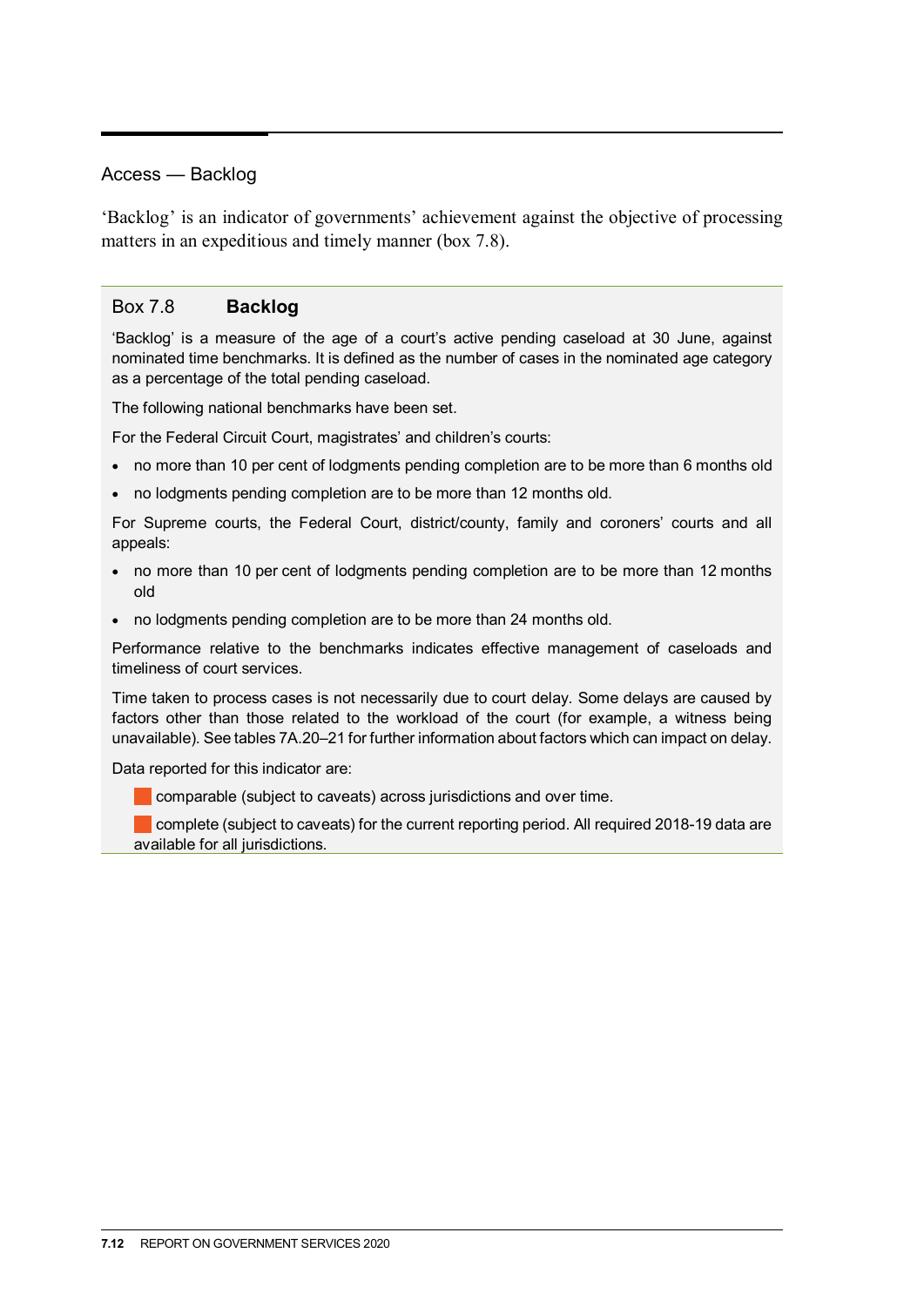#### Access — On-time case processing

'On-time case processing' is an indicator of governments' achievement against the objective of processing matters in an expeditious and timely manner (box 7.9).

#### Box 7.9 **On-time case processing**

'On-time case processing' is a measure of the age of cases which have been finalised in the financial year, against nominated time categories. It is defined as the number of finalised cases at each court level which were finalised in less than or equal to 6, 12 or 24 months (dependent on court level), as a percentage of the total cases finalised during the financial year.

Higher percentages of cases finalised in these time categories indicates effective management of caseloads and timeliness of court services. The on-time case processing indicator should be considered in conjunction with the backlog indicator.

Time taken to process cases is not necessarily due to court delay. Some delays are caused by factors other than those related to the workload of the court (for example, a witness being unavailable). See tables 7A.22–23 for further information about factors which can impact on delay.

Data reported for this indicator are:

comparable (subject to caveats) across jurisdictions and over time.

complete (subject to caveats) for the current reporting period. All required 2018-19 data are available for all jurisdictions.

#### Access — Attendance

'Attendance' is an indicator of governments' achievement against the objective of processing matters in an expeditious and timely manner (box 7.10).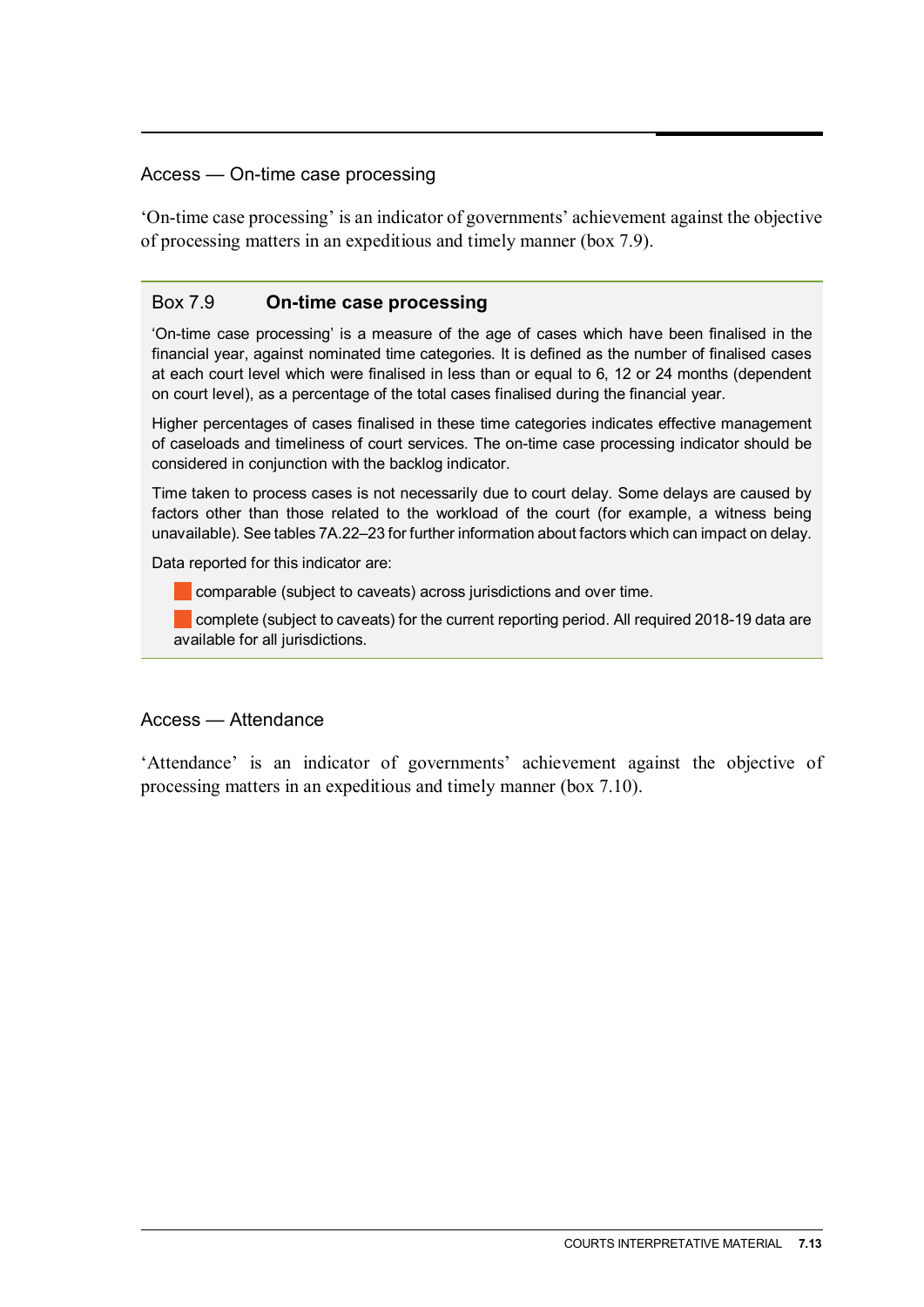#### Box 7.10 **Attendance**

'Attendance' is defined as the average number of attendances recorded (no matter when the attendance occurred) for those cases that were finalised during the year. The number of attendances is the number of times that parties or their representatives are required to be present in court to be heard by a judicial officer or mediator/arbitrator where binding orders can be made. The number includes appointments that are adjourned or rescheduled.

Fewer attendances may suggest a more effective process. However, this should be balanced against the likelihood that the number of attendances will increase if rehabilitation or diversionary programs are used, or if intensive case management is used. Both of these paths are believed to improve the quality of outcomes as:

- rehabilitation and diversionary programs aim to provide therapeutic benefits for the offenders, and benefits of reduced recidivism for the community
- intensive case management is believed to maximise the prospects of settlement (and thereby reduce the litigant's costs, the number of cases queuing for hearing, and the flow of work on to appellate courts); alternatively, it can narrow the issues for trial (thus shortening trial time and also reducing costs and the queuing time for other cases waiting for hearing).

Alternative Dispute Resolution (ADR) can resolve some types of matters out of court and thereby reduce the need for judicial hearings. Accordingly, differences across jurisdictions in the availability and use of ADR can affect the comparability of the attendance indicator.

Data reported for this indicator are:

not comparable across jurisdictions, but are comparable (subject to caveats) within jurisdictions over time

incomplete for the current reporting period. All required 2018-19 data were not available for the NSW Supreme court and were not provided by the Victorian Supreme court.

#### Access — Clearance

'Clearance' is an indicator of governments' achievement against the objective of processing matters in an expeditious and timely manner (box 7.11).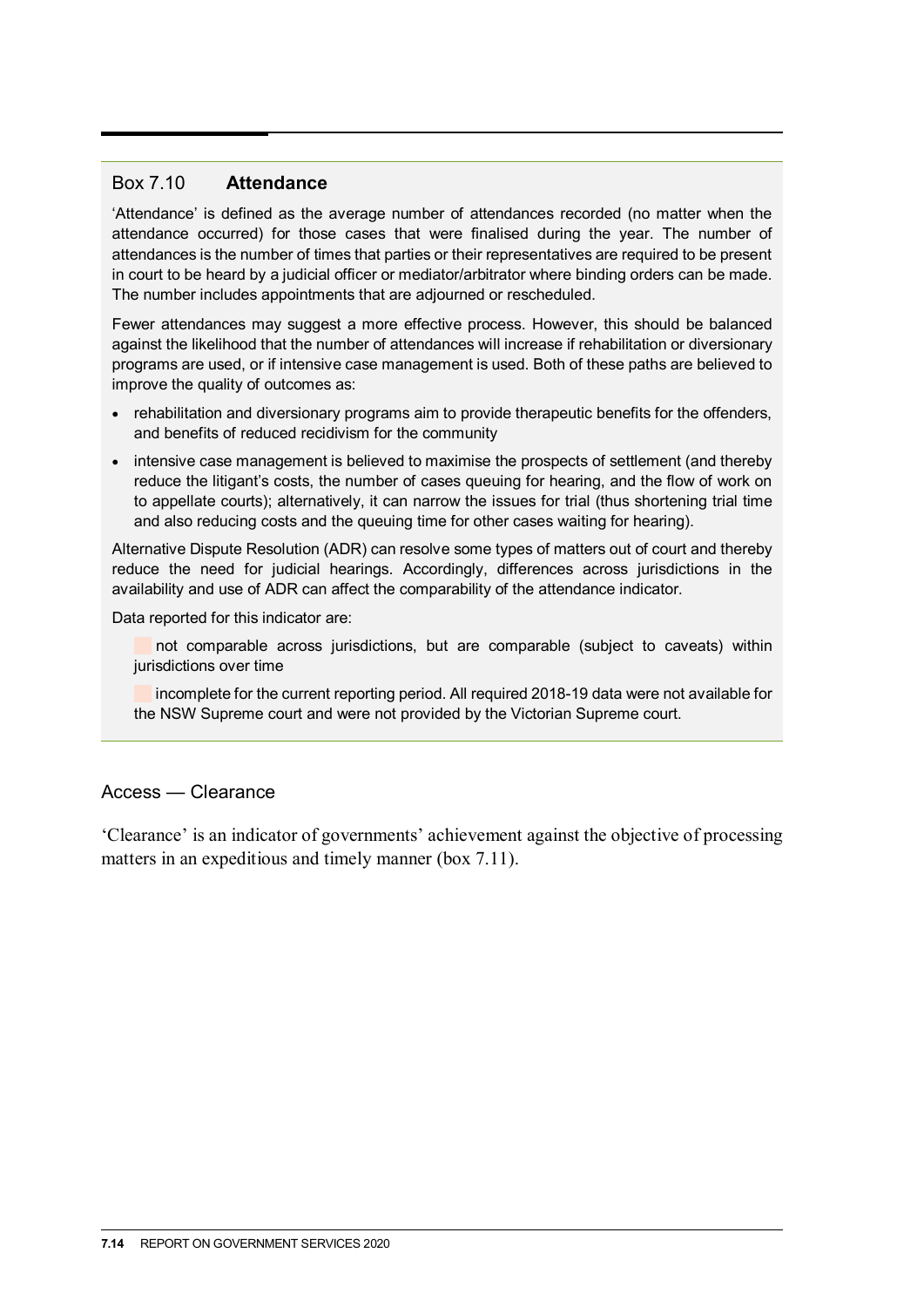#### Box 7.11 **Clearance**

'Clearance' indicates whether a court's pending caseload has increased or decreased over the measurement period, by comparing the volume of case finalisations and case lodgements during the reporting period. It is measured by dividing the number of finalisations in the reporting period by the number of lodgements in the same period, multiplied by 100.

The following can assist in interpretation of this indicator:

- a figure of 100 per cent indicates that, during the reporting period, the court finalised as many cases as were lodged, and the pending caseload should be similar to the pending caseload 12 months earlier
- a figure greater than 100 per cent indicates that, during the reporting period, the court finalised more cases than were lodged, and the pending caseload should have decreased
- a figure less than 100 per cent indicates that, during the reporting period, the court finalised fewer cases than were lodged, and the pending caseload should have increased.

The clearance indicator can be affected by external factors (such as those causing changes in lodgment rates), as well as by changes in a court's case management practices. Results for this indicator need to be interpreted within the context of changes in the volumes of lodgements, finalisations and pending caseloads over time.

Data reported for this indicator are:

**Comparable (subject to caveats) across jurisdictions and over time.** 

complete (subject to caveats) for the current reporting period. All required 2018-19 data are available for all jurisdictions.

#### Access — Affordability — Fees paid by applicants

'Fees paid by applicants' is an indicator of governments' achievement against the objective of enabling courts to be open, accessible and affordable (box 7.12).

#### Box 7.12 **Fees paid by applicants**

'Fees paid by applicants' is defined as the average civil court fees paid per lodgment. It is derived by dividing the total civil court fees collected (filing, sitting, hearing and deposition fees) by the number of civil lodgments in a year.

Providing court service quality is held constant, lower court fees help keep courts accessible.

Data reported for this indicator are:

comparable (subject to caveats) across jurisdictions and over time.

complete (subject to caveats) for the current reporting period. All required 2018-19 data are available for all jurisdictions.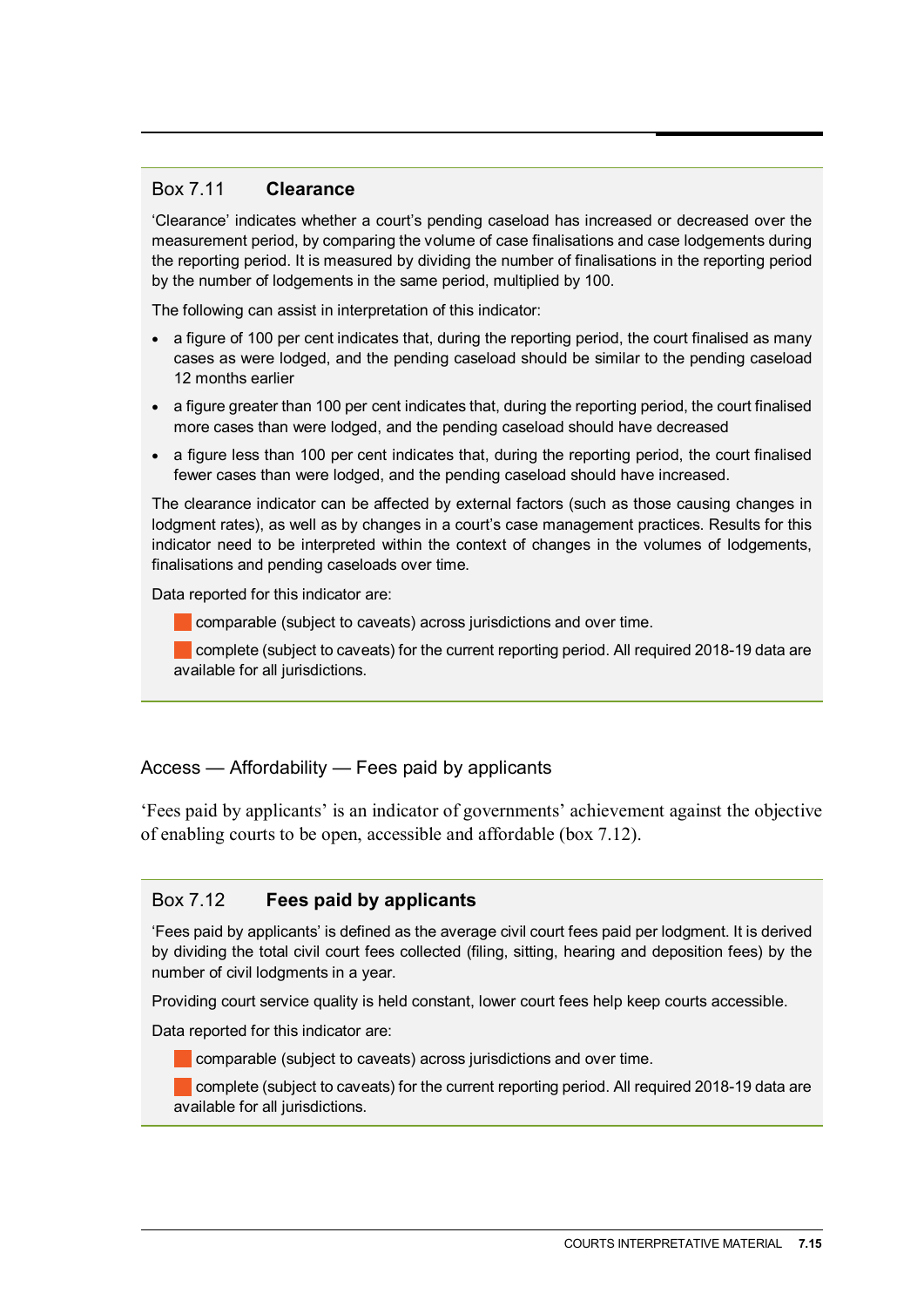#### Quality — Court file integrity

'Court file integrity' is an indicator of governments' objective to provide court services in a high quality manner (box 7.13). Accurate, complete and readily available court files and records are critical for effective case management and daily court operations.

#### Box 7.13 **Court file integrity**

'Court file integrity' is defined as the proportion of court files that are accessible, accurate and complete.

High or increasing levels of court file integrity are desirable.

Data are not yet available for reporting against this indicator.

# **Efficiency**

Judicial officers per finalisation

'Judicial officers per finalisation' is an indicator of governments' achievement against the objective of providing court services in an efficient manner (box 7.14).

#### Box 7.14 **Judicial officers per finalisation**

'Judicial officers per finalisation' is measured by dividing the number of full time equivalent judicial officers within each court level for the financial year by the total number of finalisations for the same period, and multiplying by 1000.

The following points need to be considered in interpreting the results for this indicator:

- some finalisations take a short time and require few resources, whereas other finalisations may be resource intensive and involve complicated trials and interlocutory decisions
- factors such as geographical dispersion, judicial workload and population density are important considerations when comparing figures on judicial officers.

Data reported for this indicator are:

**Comparable (subject to caveats) across jurisdictions and over time.** 

complete (subject to caveats) for the current reporting period. All required 2018-19 data are available for all jurisdictions.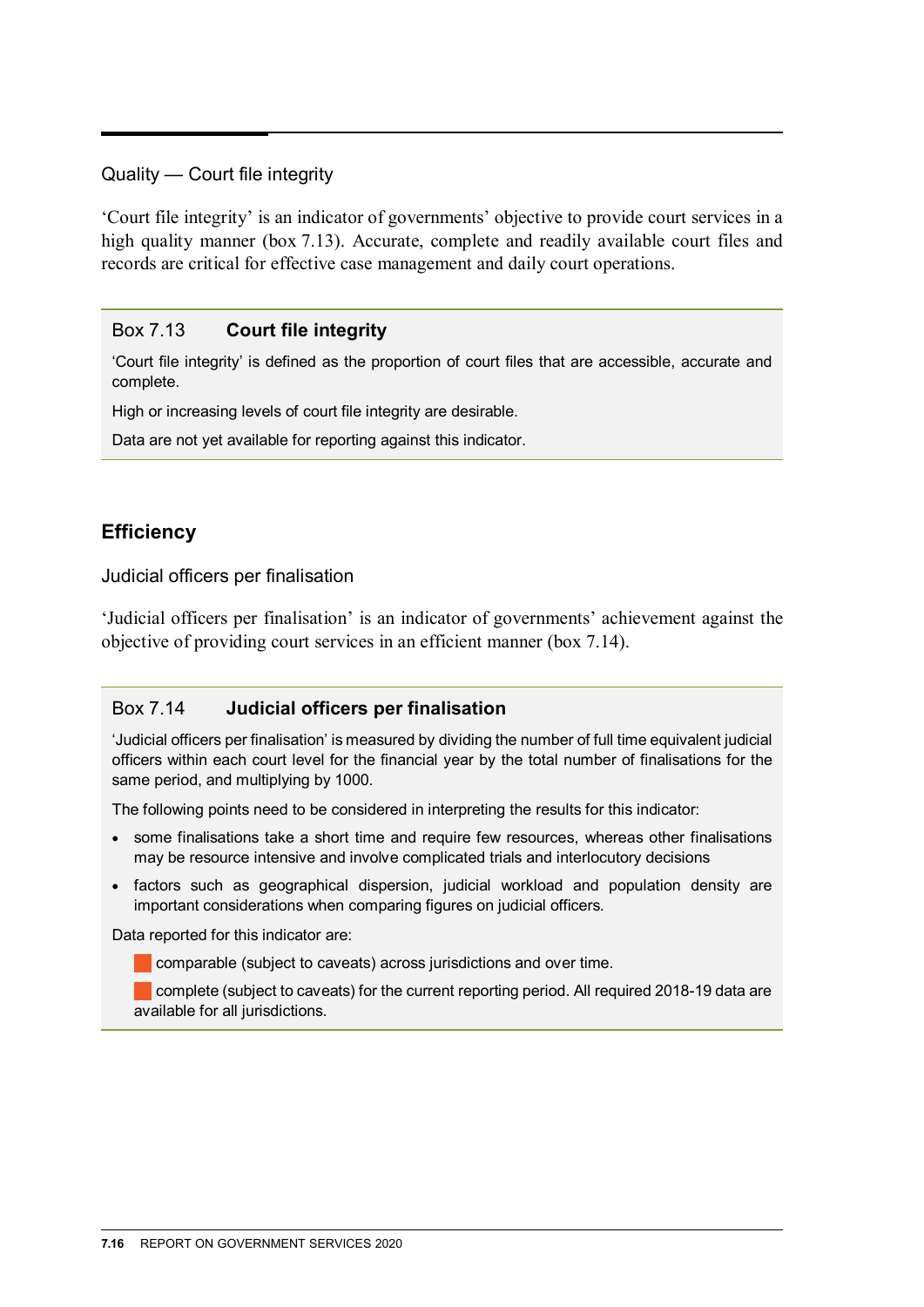### Full time equivalent staff (FTE) per finalisation

'FTE staff per finalisation' is an indicator of governments' achievement against the objective of providing court services in an efficient manner (box 7.15).

# Box 7.15 **Full time equivalent (FTE) staff per finalisation**

'FTE staff per finalisation' is measured by dividing the total number of FTE staff employed by courts for the financial year by the total number of finalisations for the same period, and multiplying by 1000.

FTE staff include those employed directly by court authorities or by umbrella and other departments (see section 7.4 for further details).

The following points need to be considered in interpreting the results for this indicator:

- some finalisations take a short time and require few resources, whereas other finalisations may be resource intensive and involve complicated trials and interlocutory decisions
- factors such as geographical dispersion, court workload and population density are important considerations when comparing figures on FTE staff.

Data reported for this indicator are:

comparable (subject to caveats) across jurisdictions and over time.

complete (subject to caveats) for the current reporting period. All required 2018-19 data are available for all jurisdictions.

#### Cost per finalisation

'Cost per finalisation' is an indicator of governments' achievement against the objective of providing court services in an efficient manner (box 7.16).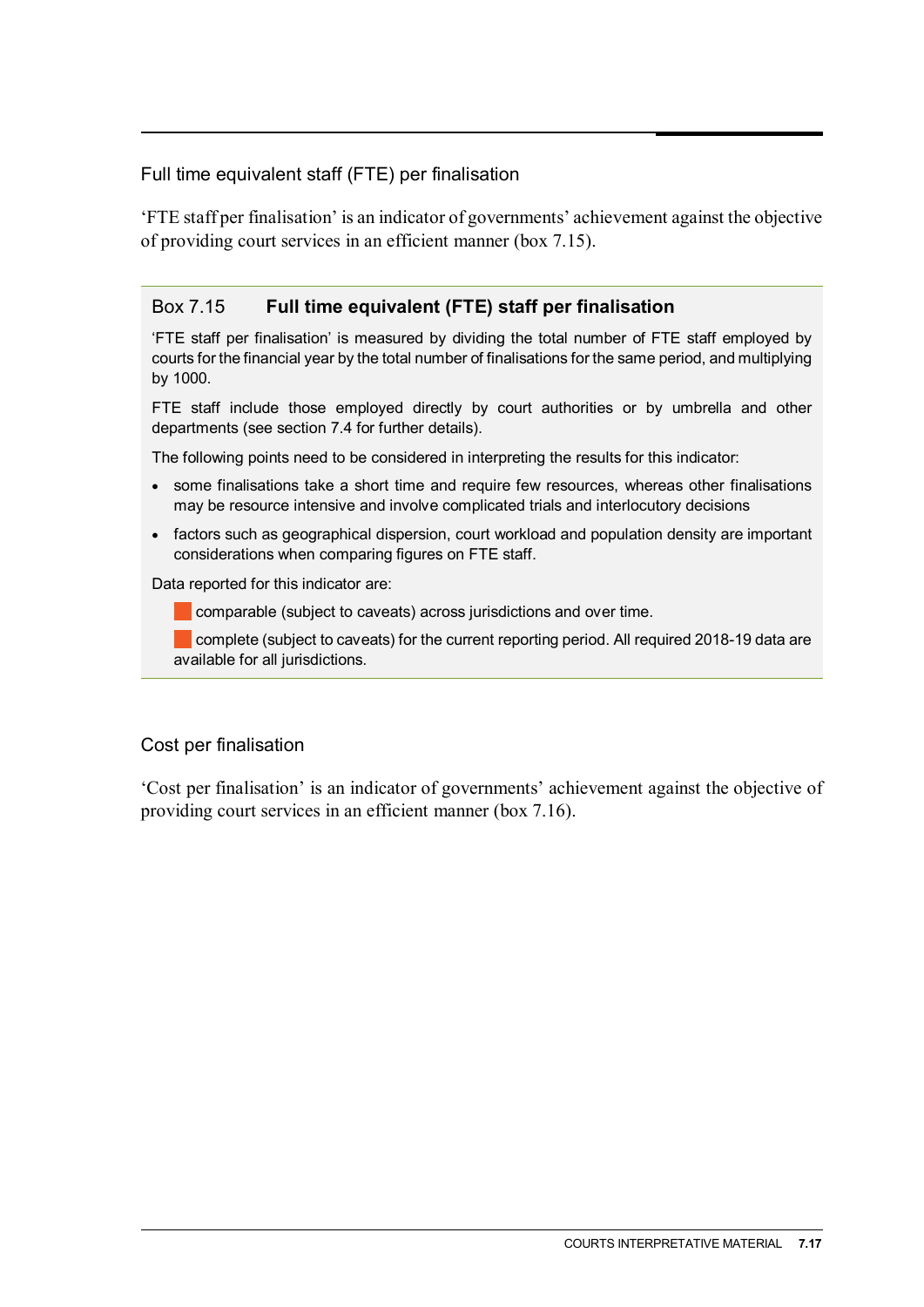#### Box 7.16 **Cost per finalisation**

'Cost per finalisation' is measured by dividing the total recurrent expenditure (gross and net – excluding payroll tax) within each court for the financial year by the total number of finalisations for the same period. This indicator is not a measure of the actual cost per case.

The following points need to be considered in interpreting the results for this indicator:

- some finalisations take a short time and require few resources, whereas other finalisations may be resource intensive and involve complicated trials and interlocutory decisions
- expenditure data may include arbitrary allocation between criminal and civil jurisdictions
- net expenditure is calculated by deducting income (court fees and other sources of revenue, excluding fines) from total expenditure, and for civil courts is impacted by court fee relief and exemptions
- a number of factors are beyond the control of jurisdictions, such as geographic dispersion, economies of scale and socioeconomic factors.

Data reported for this indicator are:

not comparable across jurisdictions, but are comparable (subject to caveats) within jurisdictions over time.

complete (subject to caveats) for the current reporting period. All required 2018-19 data are available for all jurisdictions.

# **Outcomes**

Outcomes are the impact of services on the status of an individual or group (while outputs are the actual services delivered) (see section 1).

Perceptions of court integrity

'Perceptions of court integrity' is an indicator of government's objective to encourage public confidence and trust in the courts (box 7.17). Community confidence and trust in the fairness and equality of court processes and procedures is integral to a willingness to engage with courts and comply with court outcomes. High levels of perceived integrity of courts is an indicator of community confidence and trust that courts treat people fairly and appropriately and that court processes are administered in a consistent and unbiased manner.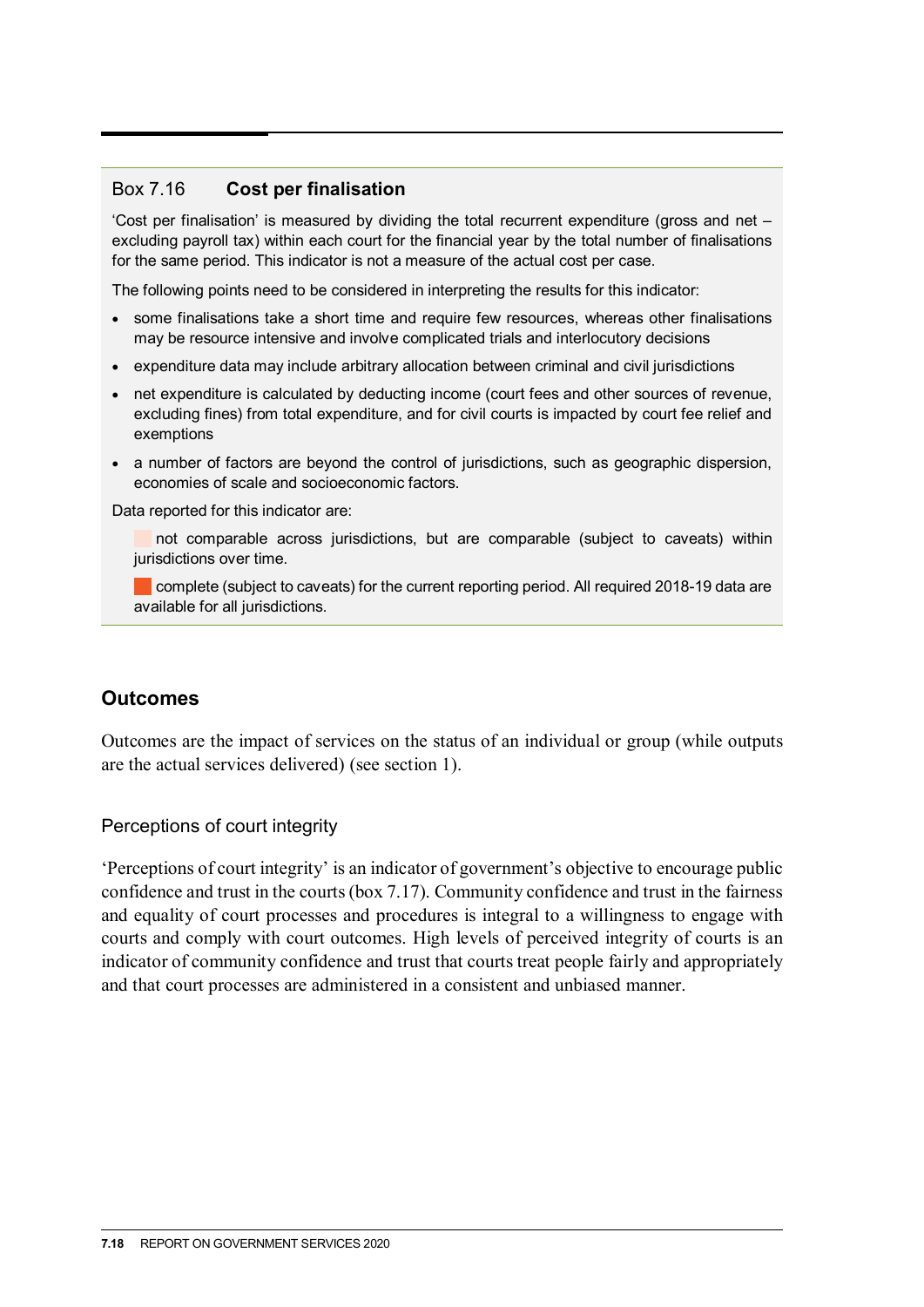# <span id="page-18-0"></span>Box 7.17 **Perceptions of court integrity**

'Perceptions of court integrity' is defined as the proportion of the community who believe that courts in Australia treat people fairly, equally and respectfully.

High or increasing proportions of perceived court integrity are desirable.

Data are not yet available for reporting against this indicator.

# **7.3 Homicide and related offences — selected indicators**

Case-type can have a significant impact on performance against certain indicators – some case-types will inherently require more court time and judicial resources than other case types, which may impact on backlog and clearance results. Aggregating performance across all case-types can mask differences in case composition between jurisdictions and court levels.

Homicide data have been selected to be presented by indicator in the section because of the seriousness of the offence. Table 7.2 presents indicator data for backlog, attendance and clearance results for homicide and related matters processed by the Supreme, District, Magistrates' and Children's courts during 2018-19. Given that homicide-related lodgments are generally small in number, percentages in the table should be interpreted with caution.

A lodgment for homicide is counted where any criminal matter initiated, commenced, lodged or filed in a particular court level includes a charge of murder, attempted murder, manslaughter or driving causing death. Lodgments are based on a count of defendants, not a count of charges (a defendant may have multiple charges) and are counted independently at each court level. The charge(s) against a defendant may change once a matter has been lodged in the courts and proceeds through the court process and the data do not reflect whether or not a defendant has been found guilty.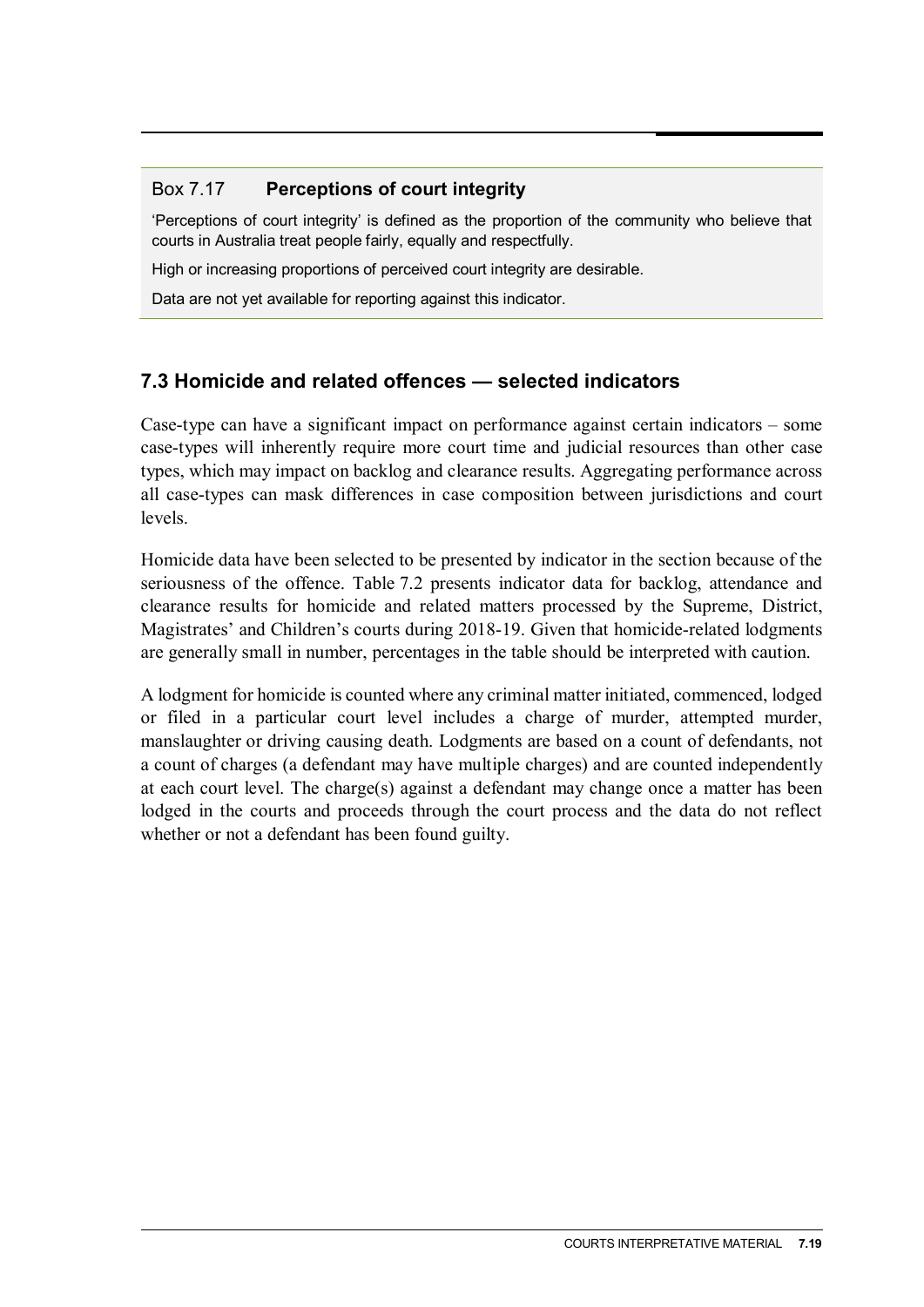| <b>WA</b><br>NT<br>Unit<br><b>NSW</b><br>Vic<br>Qld(b)<br>SA<br><b>ACT</b><br>Tas $(c)$<br><b>Supreme</b><br>69<br>49<br>104<br>43<br>20<br>12<br>12<br>13<br>Lodgments<br>no.<br>107<br>38<br>27<br>12<br>Finalisations<br>79<br>75<br>$\overline{7}$<br>5<br>no.<br>86<br>47<br>74<br>42<br>16<br>19<br>13<br>12<br>Pending<br>no.<br>16.7<br>%<br>18.9<br>12.5<br>52.6<br>15.4<br>8.3<br>Backlog >12 mths<br>31.4<br>34.0<br>$\%$<br>8.1<br>6.4<br>8.1<br>2.4<br>31.6<br>Backlog >24 mths<br>$\overline{\phantom{0}}$<br>8.6<br>6.9<br>7.0<br>14.0<br>25.6<br>6.0<br>Attendance<br>no.<br>na<br>na<br>153.1<br>102.9<br>88.4<br>135.0<br>100.0<br>58.3<br>38.5<br>%<br>114.5<br>Clearance rate<br><b>District/County</b><br>97<br>21<br>23<br>5<br>Lodgments<br>1<br>no.<br>$\ddot{\phantom{a}}$<br>96<br>54<br>3<br>24<br>11<br>Finalisations<br>no.<br>ă.<br>$\ddot{\phantom{a}}$<br>$\ddot{\phantom{a}}$<br>96<br>14<br>14<br>5<br>Pending<br>no.<br>$\overline{\phantom{0}}$<br>Ω.<br>$\ddot{\phantom{a}}$<br>$\ddotsc$<br>$\%$<br>21.4<br>Backlog >12 mths<br>34.4<br>57.1<br>60.0<br>$\ddot{\phantom{a}}$<br>μ.<br>$\ddot{\phantom{a}}$<br>$\ddot{\phantom{a}}$<br>$\%$<br>Backlog >24 mths<br>9.4<br>7.1<br>٠.<br>$\ddot{\phantom{a}}$<br>$\ddot{\phantom{a}}$<br><br>3.7<br>Attendance<br>7.5<br>7.5<br>10.3<br>6.4<br>no.<br>. .<br>$\ddot{\phantom{a}}$<br><br>%<br>99.0<br>257.1<br>300.0<br>104.3<br>220.0<br>Clearance rate<br><br>$\ddot{\phantom{a}}$<br>$\ddot{\phantom{a}}$<br>Magistrates'<br>79<br>Lodgments<br>276<br>133<br>109<br>92<br>11<br>24<br>14<br>no.<br>Finalisations<br>282<br>137<br>101<br>71<br>50<br>13<br>23<br>10<br>no.<br>210<br>116<br>150<br>58<br>46<br>11<br>Pending<br>1<br>13<br>no.<br>$\%$<br>48.1<br>34.5<br>64.0<br>29.3<br>39.1<br>69.2<br>Backlog >6 mths<br>9.1<br>$\overline{\phantom{0}}$<br>$\%$<br>6.0<br>41.3<br>5.2<br>23.1<br>11.9<br>6.5<br>9.1<br>Backlog >12 mths<br>$\qquad \qquad -$<br>14.2<br>6.3<br>4.9<br>2.7<br>8.5<br>Attendance<br>7.5<br>8.4<br>2.4<br>no.<br>102.2<br>77.2<br>63.3<br>118.2<br>71.4<br>%<br>103.0<br>92.7<br>95.8<br>Clearance rate<br>Children's<br>14<br>6<br>6<br>1<br>3<br>1<br>Lodgments<br>no.<br>np<br>—<br>Finalisations<br>18<br>10<br>3<br>5<br>1<br>1<br>no.<br>np<br>3<br>$\overline{2}$<br>9<br>1<br>$\overline{c}$<br>Pending<br>1<br>1<br>no.<br>np<br>$\%$<br>Backlog >6 mths<br>55.6<br>66.7<br>50.0<br>100.0<br>$\overline{\phantom{0}}$<br>np<br>$\%$<br>50.0<br>100.0<br>Backlog >12 mths<br>11.1<br>$\overline{\phantom{0}}$<br>np<br>$\overline{\phantom{0}}$<br>23.4<br>10.7<br>Attendance<br>8.9<br>12.6<br>12.0<br>1.0<br>no.<br>np<br>$\ddot{\phantom{a}}$<br>%<br>83.3<br>166.7<br>33.3<br>128.6<br>100.0<br>Clearance rate<br>np |  |  |  |  |  |
|-----------------------------------------------------------------------------------------------------------------------------------------------------------------------------------------------------------------------------------------------------------------------------------------------------------------------------------------------------------------------------------------------------------------------------------------------------------------------------------------------------------------------------------------------------------------------------------------------------------------------------------------------------------------------------------------------------------------------------------------------------------------------------------------------------------------------------------------------------------------------------------------------------------------------------------------------------------------------------------------------------------------------------------------------------------------------------------------------------------------------------------------------------------------------------------------------------------------------------------------------------------------------------------------------------------------------------------------------------------------------------------------------------------------------------------------------------------------------------------------------------------------------------------------------------------------------------------------------------------------------------------------------------------------------------------------------------------------------------------------------------------------------------------------------------------------------------------------------------------------------------------------------------------------------------------------------------------------------------------------------------------------------------------------------------------------------------------------------------------------------------------------------------------------------------------------------------------------------------------------------------------------------------------------------------------------------------------------------------------------------------------------------------------------------------------------------------------------------------------------------------------------------------------------------------------------------------------------------------------------------------------------------------------------------------------------------------------------------------------------------------------|--|--|--|--|--|
|                                                                                                                                                                                                                                                                                                                                                                                                                                                                                                                                                                                                                                                                                                                                                                                                                                                                                                                                                                                                                                                                                                                                                                                                                                                                                                                                                                                                                                                                                                                                                                                                                                                                                                                                                                                                                                                                                                                                                                                                                                                                                                                                                                                                                                                                                                                                                                                                                                                                                                                                                                                                                                                                                                                                                           |  |  |  |  |  |
|                                                                                                                                                                                                                                                                                                                                                                                                                                                                                                                                                                                                                                                                                                                                                                                                                                                                                                                                                                                                                                                                                                                                                                                                                                                                                                                                                                                                                                                                                                                                                                                                                                                                                                                                                                                                                                                                                                                                                                                                                                                                                                                                                                                                                                                                                                                                                                                                                                                                                                                                                                                                                                                                                                                                                           |  |  |  |  |  |
|                                                                                                                                                                                                                                                                                                                                                                                                                                                                                                                                                                                                                                                                                                                                                                                                                                                                                                                                                                                                                                                                                                                                                                                                                                                                                                                                                                                                                                                                                                                                                                                                                                                                                                                                                                                                                                                                                                                                                                                                                                                                                                                                                                                                                                                                                                                                                                                                                                                                                                                                                                                                                                                                                                                                                           |  |  |  |  |  |
|                                                                                                                                                                                                                                                                                                                                                                                                                                                                                                                                                                                                                                                                                                                                                                                                                                                                                                                                                                                                                                                                                                                                                                                                                                                                                                                                                                                                                                                                                                                                                                                                                                                                                                                                                                                                                                                                                                                                                                                                                                                                                                                                                                                                                                                                                                                                                                                                                                                                                                                                                                                                                                                                                                                                                           |  |  |  |  |  |
|                                                                                                                                                                                                                                                                                                                                                                                                                                                                                                                                                                                                                                                                                                                                                                                                                                                                                                                                                                                                                                                                                                                                                                                                                                                                                                                                                                                                                                                                                                                                                                                                                                                                                                                                                                                                                                                                                                                                                                                                                                                                                                                                                                                                                                                                                                                                                                                                                                                                                                                                                                                                                                                                                                                                                           |  |  |  |  |  |
|                                                                                                                                                                                                                                                                                                                                                                                                                                                                                                                                                                                                                                                                                                                                                                                                                                                                                                                                                                                                                                                                                                                                                                                                                                                                                                                                                                                                                                                                                                                                                                                                                                                                                                                                                                                                                                                                                                                                                                                                                                                                                                                                                                                                                                                                                                                                                                                                                                                                                                                                                                                                                                                                                                                                                           |  |  |  |  |  |
|                                                                                                                                                                                                                                                                                                                                                                                                                                                                                                                                                                                                                                                                                                                                                                                                                                                                                                                                                                                                                                                                                                                                                                                                                                                                                                                                                                                                                                                                                                                                                                                                                                                                                                                                                                                                                                                                                                                                                                                                                                                                                                                                                                                                                                                                                                                                                                                                                                                                                                                                                                                                                                                                                                                                                           |  |  |  |  |  |
|                                                                                                                                                                                                                                                                                                                                                                                                                                                                                                                                                                                                                                                                                                                                                                                                                                                                                                                                                                                                                                                                                                                                                                                                                                                                                                                                                                                                                                                                                                                                                                                                                                                                                                                                                                                                                                                                                                                                                                                                                                                                                                                                                                                                                                                                                                                                                                                                                                                                                                                                                                                                                                                                                                                                                           |  |  |  |  |  |
|                                                                                                                                                                                                                                                                                                                                                                                                                                                                                                                                                                                                                                                                                                                                                                                                                                                                                                                                                                                                                                                                                                                                                                                                                                                                                                                                                                                                                                                                                                                                                                                                                                                                                                                                                                                                                                                                                                                                                                                                                                                                                                                                                                                                                                                                                                                                                                                                                                                                                                                                                                                                                                                                                                                                                           |  |  |  |  |  |
|                                                                                                                                                                                                                                                                                                                                                                                                                                                                                                                                                                                                                                                                                                                                                                                                                                                                                                                                                                                                                                                                                                                                                                                                                                                                                                                                                                                                                                                                                                                                                                                                                                                                                                                                                                                                                                                                                                                                                                                                                                                                                                                                                                                                                                                                                                                                                                                                                                                                                                                                                                                                                                                                                                                                                           |  |  |  |  |  |
|                                                                                                                                                                                                                                                                                                                                                                                                                                                                                                                                                                                                                                                                                                                                                                                                                                                                                                                                                                                                                                                                                                                                                                                                                                                                                                                                                                                                                                                                                                                                                                                                                                                                                                                                                                                                                                                                                                                                                                                                                                                                                                                                                                                                                                                                                                                                                                                                                                                                                                                                                                                                                                                                                                                                                           |  |  |  |  |  |
|                                                                                                                                                                                                                                                                                                                                                                                                                                                                                                                                                                                                                                                                                                                                                                                                                                                                                                                                                                                                                                                                                                                                                                                                                                                                                                                                                                                                                                                                                                                                                                                                                                                                                                                                                                                                                                                                                                                                                                                                                                                                                                                                                                                                                                                                                                                                                                                                                                                                                                                                                                                                                                                                                                                                                           |  |  |  |  |  |
|                                                                                                                                                                                                                                                                                                                                                                                                                                                                                                                                                                                                                                                                                                                                                                                                                                                                                                                                                                                                                                                                                                                                                                                                                                                                                                                                                                                                                                                                                                                                                                                                                                                                                                                                                                                                                                                                                                                                                                                                                                                                                                                                                                                                                                                                                                                                                                                                                                                                                                                                                                                                                                                                                                                                                           |  |  |  |  |  |
|                                                                                                                                                                                                                                                                                                                                                                                                                                                                                                                                                                                                                                                                                                                                                                                                                                                                                                                                                                                                                                                                                                                                                                                                                                                                                                                                                                                                                                                                                                                                                                                                                                                                                                                                                                                                                                                                                                                                                                                                                                                                                                                                                                                                                                                                                                                                                                                                                                                                                                                                                                                                                                                                                                                                                           |  |  |  |  |  |
|                                                                                                                                                                                                                                                                                                                                                                                                                                                                                                                                                                                                                                                                                                                                                                                                                                                                                                                                                                                                                                                                                                                                                                                                                                                                                                                                                                                                                                                                                                                                                                                                                                                                                                                                                                                                                                                                                                                                                                                                                                                                                                                                                                                                                                                                                                                                                                                                                                                                                                                                                                                                                                                                                                                                                           |  |  |  |  |  |
|                                                                                                                                                                                                                                                                                                                                                                                                                                                                                                                                                                                                                                                                                                                                                                                                                                                                                                                                                                                                                                                                                                                                                                                                                                                                                                                                                                                                                                                                                                                                                                                                                                                                                                                                                                                                                                                                                                                                                                                                                                                                                                                                                                                                                                                                                                                                                                                                                                                                                                                                                                                                                                                                                                                                                           |  |  |  |  |  |
|                                                                                                                                                                                                                                                                                                                                                                                                                                                                                                                                                                                                                                                                                                                                                                                                                                                                                                                                                                                                                                                                                                                                                                                                                                                                                                                                                                                                                                                                                                                                                                                                                                                                                                                                                                                                                                                                                                                                                                                                                                                                                                                                                                                                                                                                                                                                                                                                                                                                                                                                                                                                                                                                                                                                                           |  |  |  |  |  |
|                                                                                                                                                                                                                                                                                                                                                                                                                                                                                                                                                                                                                                                                                                                                                                                                                                                                                                                                                                                                                                                                                                                                                                                                                                                                                                                                                                                                                                                                                                                                                                                                                                                                                                                                                                                                                                                                                                                                                                                                                                                                                                                                                                                                                                                                                                                                                                                                                                                                                                                                                                                                                                                                                                                                                           |  |  |  |  |  |
|                                                                                                                                                                                                                                                                                                                                                                                                                                                                                                                                                                                                                                                                                                                                                                                                                                                                                                                                                                                                                                                                                                                                                                                                                                                                                                                                                                                                                                                                                                                                                                                                                                                                                                                                                                                                                                                                                                                                                                                                                                                                                                                                                                                                                                                                                                                                                                                                                                                                                                                                                                                                                                                                                                                                                           |  |  |  |  |  |
|                                                                                                                                                                                                                                                                                                                                                                                                                                                                                                                                                                                                                                                                                                                                                                                                                                                                                                                                                                                                                                                                                                                                                                                                                                                                                                                                                                                                                                                                                                                                                                                                                                                                                                                                                                                                                                                                                                                                                                                                                                                                                                                                                                                                                                                                                                                                                                                                                                                                                                                                                                                                                                                                                                                                                           |  |  |  |  |  |
|                                                                                                                                                                                                                                                                                                                                                                                                                                                                                                                                                                                                                                                                                                                                                                                                                                                                                                                                                                                                                                                                                                                                                                                                                                                                                                                                                                                                                                                                                                                                                                                                                                                                                                                                                                                                                                                                                                                                                                                                                                                                                                                                                                                                                                                                                                                                                                                                                                                                                                                                                                                                                                                                                                                                                           |  |  |  |  |  |
|                                                                                                                                                                                                                                                                                                                                                                                                                                                                                                                                                                                                                                                                                                                                                                                                                                                                                                                                                                                                                                                                                                                                                                                                                                                                                                                                                                                                                                                                                                                                                                                                                                                                                                                                                                                                                                                                                                                                                                                                                                                                                                                                                                                                                                                                                                                                                                                                                                                                                                                                                                                                                                                                                                                                                           |  |  |  |  |  |
|                                                                                                                                                                                                                                                                                                                                                                                                                                                                                                                                                                                                                                                                                                                                                                                                                                                                                                                                                                                                                                                                                                                                                                                                                                                                                                                                                                                                                                                                                                                                                                                                                                                                                                                                                                                                                                                                                                                                                                                                                                                                                                                                                                                                                                                                                                                                                                                                                                                                                                                                                                                                                                                                                                                                                           |  |  |  |  |  |
|                                                                                                                                                                                                                                                                                                                                                                                                                                                                                                                                                                                                                                                                                                                                                                                                                                                                                                                                                                                                                                                                                                                                                                                                                                                                                                                                                                                                                                                                                                                                                                                                                                                                                                                                                                                                                                                                                                                                                                                                                                                                                                                                                                                                                                                                                                                                                                                                                                                                                                                                                                                                                                                                                                                                                           |  |  |  |  |  |
|                                                                                                                                                                                                                                                                                                                                                                                                                                                                                                                                                                                                                                                                                                                                                                                                                                                                                                                                                                                                                                                                                                                                                                                                                                                                                                                                                                                                                                                                                                                                                                                                                                                                                                                                                                                                                                                                                                                                                                                                                                                                                                                                                                                                                                                                                                                                                                                                                                                                                                                                                                                                                                                                                                                                                           |  |  |  |  |  |
|                                                                                                                                                                                                                                                                                                                                                                                                                                                                                                                                                                                                                                                                                                                                                                                                                                                                                                                                                                                                                                                                                                                                                                                                                                                                                                                                                                                                                                                                                                                                                                                                                                                                                                                                                                                                                                                                                                                                                                                                                                                                                                                                                                                                                                                                                                                                                                                                                                                                                                                                                                                                                                                                                                                                                           |  |  |  |  |  |
|                                                                                                                                                                                                                                                                                                                                                                                                                                                                                                                                                                                                                                                                                                                                                                                                                                                                                                                                                                                                                                                                                                                                                                                                                                                                                                                                                                                                                                                                                                                                                                                                                                                                                                                                                                                                                                                                                                                                                                                                                                                                                                                                                                                                                                                                                                                                                                                                                                                                                                                                                                                                                                                                                                                                                           |  |  |  |  |  |
|                                                                                                                                                                                                                                                                                                                                                                                                                                                                                                                                                                                                                                                                                                                                                                                                                                                                                                                                                                                                                                                                                                                                                                                                                                                                                                                                                                                                                                                                                                                                                                                                                                                                                                                                                                                                                                                                                                                                                                                                                                                                                                                                                                                                                                                                                                                                                                                                                                                                                                                                                                                                                                                                                                                                                           |  |  |  |  |  |
|                                                                                                                                                                                                                                                                                                                                                                                                                                                                                                                                                                                                                                                                                                                                                                                                                                                                                                                                                                                                                                                                                                                                                                                                                                                                                                                                                                                                                                                                                                                                                                                                                                                                                                                                                                                                                                                                                                                                                                                                                                                                                                                                                                                                                                                                                                                                                                                                                                                                                                                                                                                                                                                                                                                                                           |  |  |  |  |  |
|                                                                                                                                                                                                                                                                                                                                                                                                                                                                                                                                                                                                                                                                                                                                                                                                                                                                                                                                                                                                                                                                                                                                                                                                                                                                                                                                                                                                                                                                                                                                                                                                                                                                                                                                                                                                                                                                                                                                                                                                                                                                                                                                                                                                                                                                                                                                                                                                                                                                                                                                                                                                                                                                                                                                                           |  |  |  |  |  |
|                                                                                                                                                                                                                                                                                                                                                                                                                                                                                                                                                                                                                                                                                                                                                                                                                                                                                                                                                                                                                                                                                                                                                                                                                                                                                                                                                                                                                                                                                                                                                                                                                                                                                                                                                                                                                                                                                                                                                                                                                                                                                                                                                                                                                                                                                                                                                                                                                                                                                                                                                                                                                                                                                                                                                           |  |  |  |  |  |
|                                                                                                                                                                                                                                                                                                                                                                                                                                                                                                                                                                                                                                                                                                                                                                                                                                                                                                                                                                                                                                                                                                                                                                                                                                                                                                                                                                                                                                                                                                                                                                                                                                                                                                                                                                                                                                                                                                                                                                                                                                                                                                                                                                                                                                                                                                                                                                                                                                                                                                                                                                                                                                                                                                                                                           |  |  |  |  |  |
|                                                                                                                                                                                                                                                                                                                                                                                                                                                                                                                                                                                                                                                                                                                                                                                                                                                                                                                                                                                                                                                                                                                                                                                                                                                                                                                                                                                                                                                                                                                                                                                                                                                                                                                                                                                                                                                                                                                                                                                                                                                                                                                                                                                                                                                                                                                                                                                                                                                                                                                                                                                                                                                                                                                                                           |  |  |  |  |  |

| Homicide and related offences, 2018-19a<br>Table 7.2 |  |
|------------------------------------------------------|--|
|------------------------------------------------------|--|

**a** Homicide and related offences' is defined according to the Australian and New Zealand Standard Offence Classification (ANZSOC) coding and includes murder, attempted murder, manslaughter and driving causing death. **b** Data for Queensland do not include offences for dangerous driving causing death. **c** Homicide data for the Tasmanian children's court are not published in order to minimise re-identification risks due to the small number of homicide and related offences in this court. **na** Not available. **np** Not published. .. Not applicable. – Nil or rounded to zero.

*Source*: Australian, State and Territory court authorities and departments (unpublished).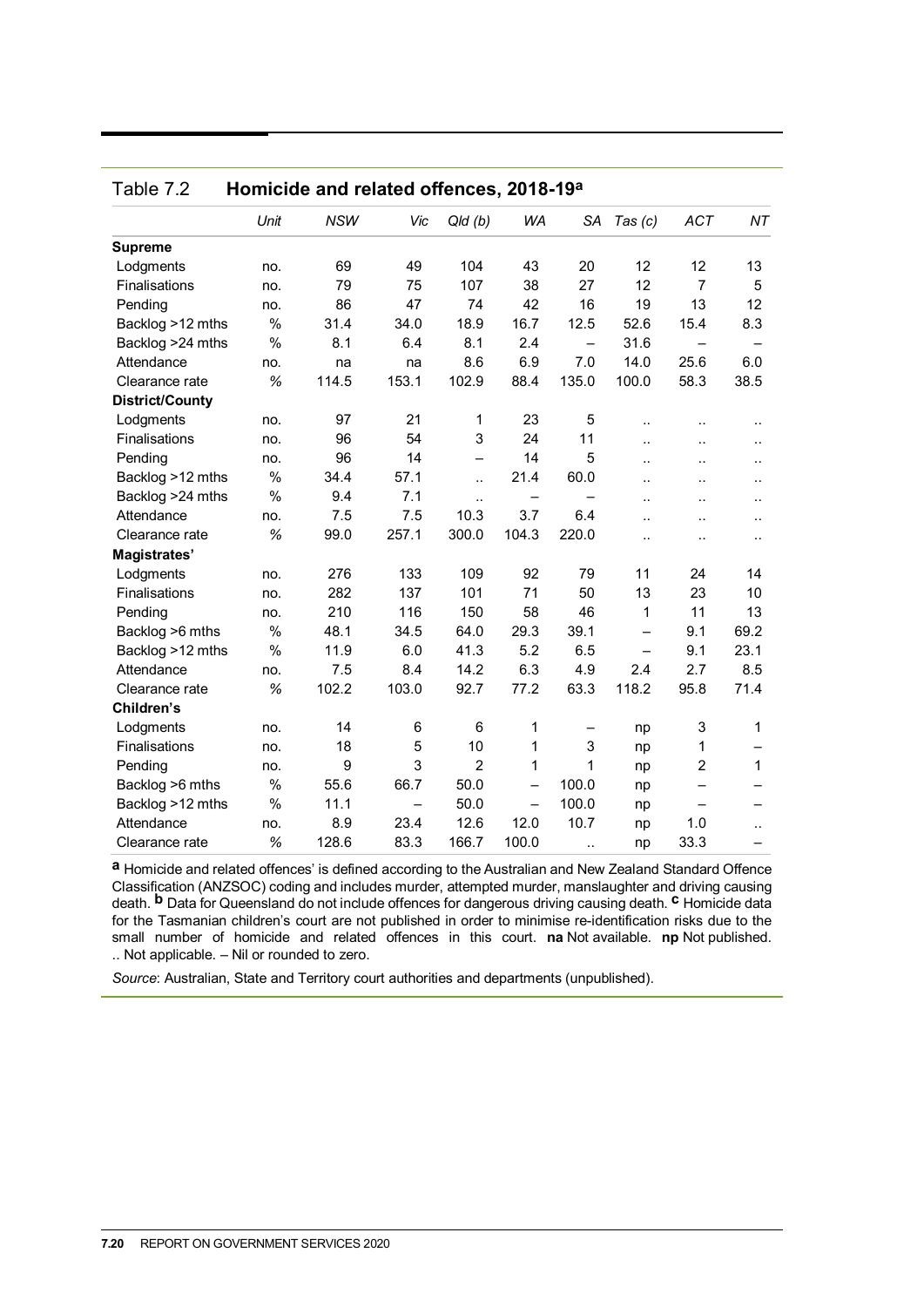# <span id="page-20-0"></span>**7.4 Definitions of key terms**

| <b>Active pending population</b>                         | A lodgment that is yet to be finalised but is part of the active case<br>management of court administrators.                                                                                                                                                                                                                                                                                                                                                                                                                                                                                    |  |  |  |  |  |  |
|----------------------------------------------------------|-------------------------------------------------------------------------------------------------------------------------------------------------------------------------------------------------------------------------------------------------------------------------------------------------------------------------------------------------------------------------------------------------------------------------------------------------------------------------------------------------------------------------------------------------------------------------------------------------|--|--|--|--|--|--|
| <b>Attendance indicator</b>                              | An attendance is defined as the number of times that parties or their<br>representatives are required to be present in court (including any appointment<br>which is adjourned or rescheduled) for all finalised matters during the year.<br>The actual attendance is one that is heard by a judicial officer or<br>mediator/arbitrator.                                                                                                                                                                                                                                                         |  |  |  |  |  |  |
| Case                                                     | The measurement of workload in the civil jurisdiction. It is the issues,<br>grievances or complaints that constitute a single and related series of<br>disputes brought by an entity (or group of entities) against another entity (or<br>group).                                                                                                                                                                                                                                                                                                                                               |  |  |  |  |  |  |
| Comparability                                            | Data are considered comparable if, (subject to caveats) they can be used to<br>inform an assessment of comparative performance. Typically, data are<br>considered comparable when they are collected in the same way and in<br>accordance with the same definitions. For comparable indicators or<br>measures, significant differences in reported results allow an assessment of<br>differences in performance, rather than being the result of anomalies in the<br>data.                                                                                                                      |  |  |  |  |  |  |
| <b>Completeness</b>                                      | Data are considered complete if all required data are available for all<br>jurisdictions that provide the service.                                                                                                                                                                                                                                                                                                                                                                                                                                                                              |  |  |  |  |  |  |
| <b>Cost recovery</b>                                     | The amount of court fees collected divided by the amount of court<br>expenditure.                                                                                                                                                                                                                                                                                                                                                                                                                                                                                                               |  |  |  |  |  |  |
| <b>Court fees collected</b>                              | Total court income from fees charged in the civil jurisdiction. Can include<br>filing, sitting hearing and deposition fees, and excludes transcript fees.                                                                                                                                                                                                                                                                                                                                                                                                                                       |  |  |  |  |  |  |
| <b>Electronic infringement and</b><br>enforcement system | A court with the capacity to produce enforceable orders against defendants<br>(such as fines, licence cancellation and incarceration) and to process<br>infringements, on-the-spot fines and summary offences.                                                                                                                                                                                                                                                                                                                                                                                  |  |  |  |  |  |  |
| <b>Excluded courts and</b><br>tribunals                  | This includes such bodies as guardianship boards, environment resources<br>and development courts, and administrative appeals tribunals. The types of<br>excluded courts and tribunals vary among the states and territories.                                                                                                                                                                                                                                                                                                                                                                   |  |  |  |  |  |  |
| <b>FTE</b> staff                                         | Full time equivalent (FTE) staff can include the following categories of staff<br>employed directly by court authorities or by umbrella and other departments:<br>judicial officers, judicial support staff and registry court staff<br>court security and sheriff type staff<br>٠<br>court reporters<br>$\bullet$<br>library and information technology staff<br>$\bullet$<br>counsellors, mediators and interpreters<br>$\bullet$<br>cleaning, gardening and maintenance staff<br>first line support staff and probate staff<br>corporate administration staff and umbrella department staff. |  |  |  |  |  |  |
| <b>Income</b>                                            | Income derived from court fees, library revenue, court reporting revenue,<br>sheriff and bailiff revenue, probate revenue, mediation revenue, rental income<br>and any other sources of revenue (excluding fines).                                                                                                                                                                                                                                                                                                                                                                              |  |  |  |  |  |  |
| <b>Judicial officer</b>                                  | Judges, magistrates, masters, coroners, judicial registrars and all other<br>officers who, following argument and giving of evidence, make enforceable<br>orders of the court. The data are provided on the basis of the proportion of<br>time spent on the judicial activity.                                                                                                                                                                                                                                                                                                                  |  |  |  |  |  |  |
| Lodgment                                                 | The initiation or commencement of a matter before the court. The date of<br>commencement is counted as the date of registration of a court matter.                                                                                                                                                                                                                                                                                                                                                                                                                                              |  |  |  |  |  |  |
| <b>Matter</b>                                            | Coronial matters: Deaths and fires reported to the coroner in each jurisdiction,<br>including all reported deaths and fires regardless of whether the coroner held<br>an inquest or inquiry. Coronial jurisdictions can extend to the manner of the<br>death of a person who was killed; was found drowned; died a sudden death of                                                                                                                                                                                                                                                              |  |  |  |  |  |  |